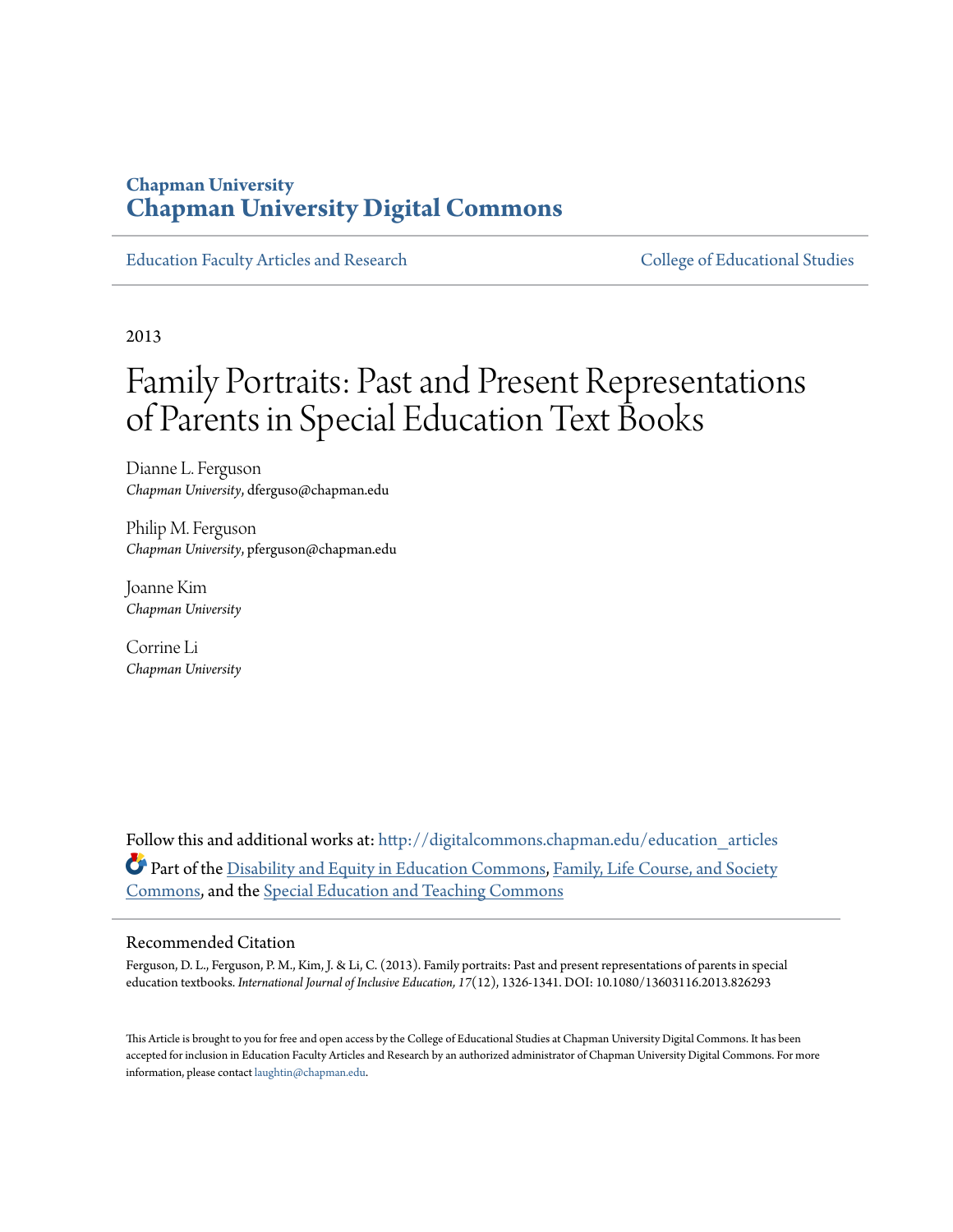## Family Portraits: Past and Present Representations of Parents in Special Education Text Books

## **Comments**

This is an Accepted Manuscript of an article published in *International Journal of Inclusive Education*, volume 17, issue 12, in 2013, available online: [DOI: 10.1080/13603116.2013.826293](http://dx.doi.org/10.1080/13603116.2013.826293)

## **Copyright**

Taylor & Francis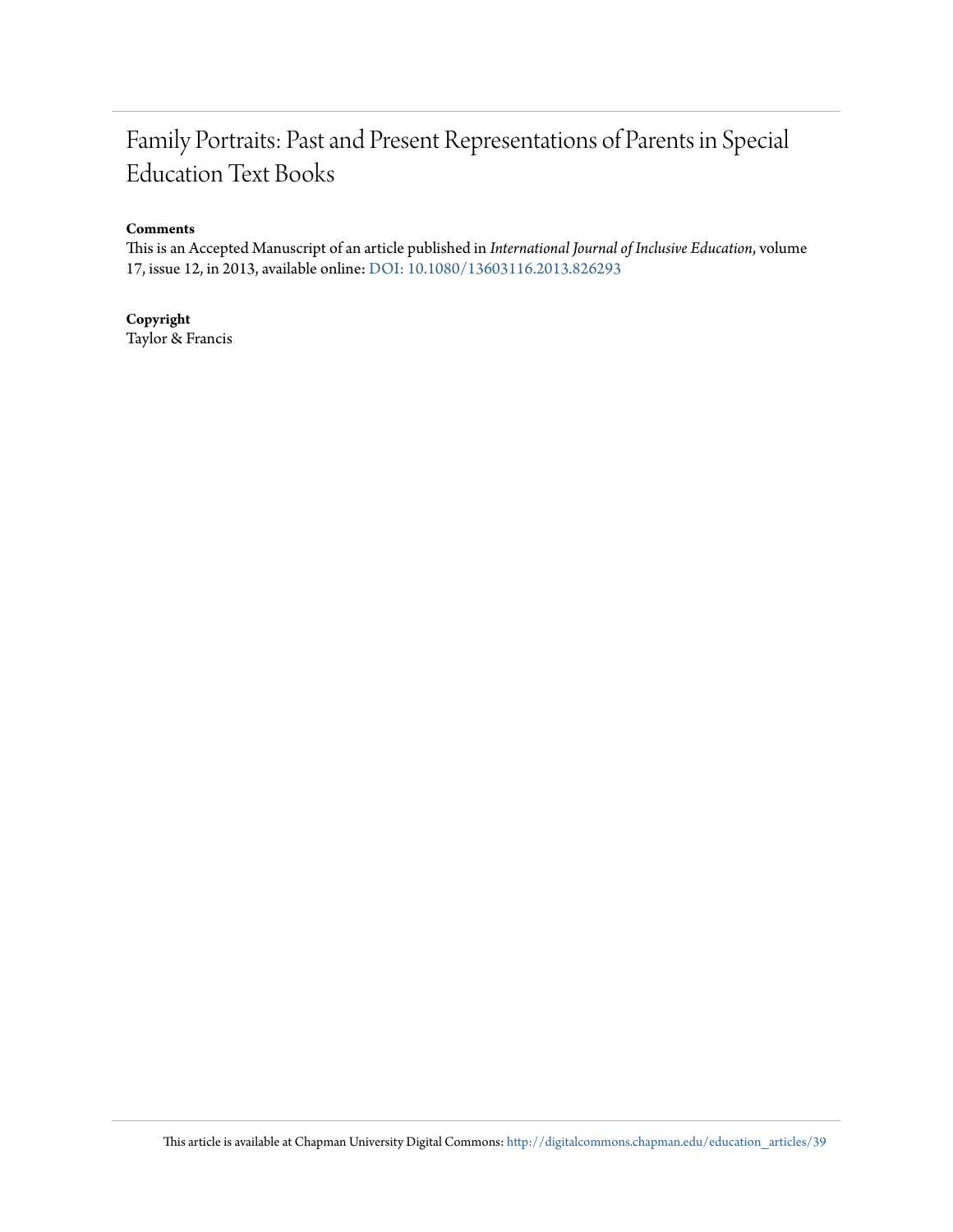Family Portraits:

Past and Present Representations of Parents in Special Education Text Books

Dianne L. Ferguson, Ph.D, Philip M. Ferguson, Ph.D.,

Joanne Kim, M.A. and Corrine Li, M.A., CCC-SLP

College of Educational Studies Chapman University

All communication about this manuscript should be directed to: [dferguson@chapman.edu](mailto:dferguson@chapman.edu)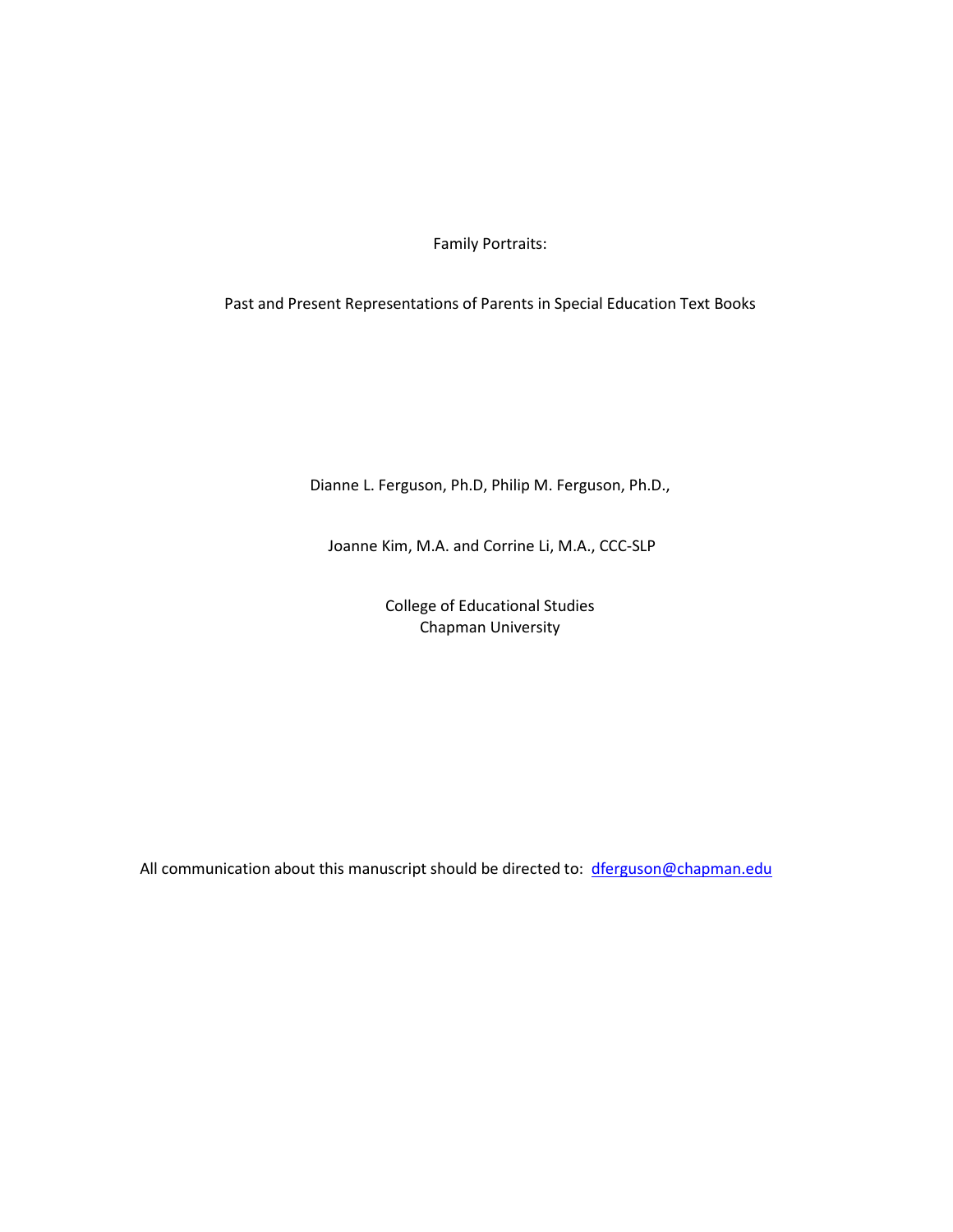#### *Abstract*

This paper analyzes the descriptions of families of children with disabilities as contained in introductory special education texts over the last 50 years. These text books are typically used in preservice teacher education courses as surveys of the education of "exceptional children." The textbooks reflect the mainstream professional assumptions of the era about topics such as disability, special education, inclusion, and family/school linkages. However, they also shape the assumptions of the next generation of educators about these same topics. The paper summarizes the results of a qualitative document analysis of a sample of these textbooks from two different eras. The paper compares and contrasts how the representations of families by leading scholars in special education have changed over time.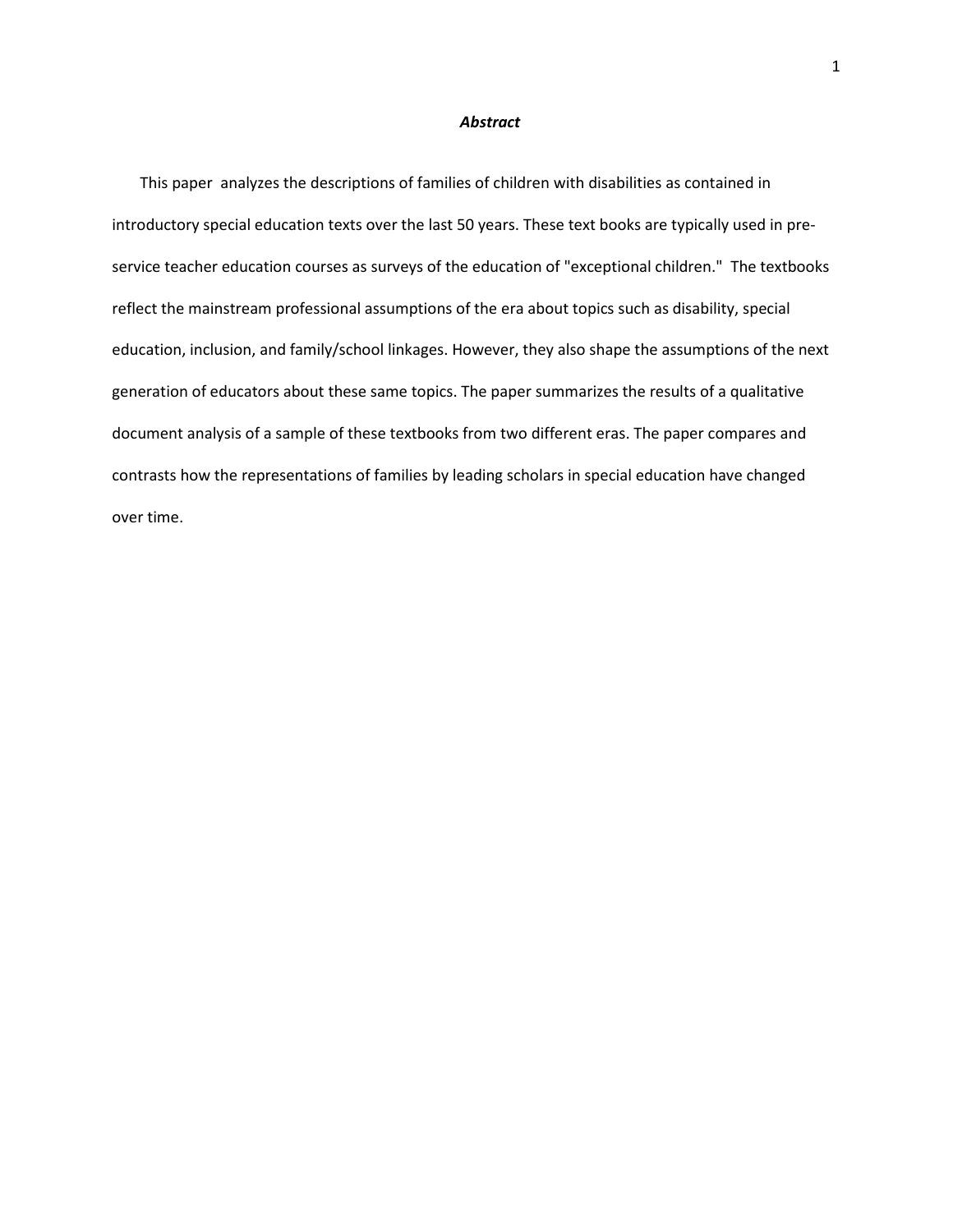As Ellen Brantlinger (1997) so usefully explained in her analysis of the "traditionalist" critiques of inclusion , ideology is most dependably present when it is being denounced in others. In a neutral sense, ideologies are simply "systems of representations (images, myths, ideas) which, in profoundly unconscious ways, mediate one's understanding of the world (Brantlinger, 1997, p. 438). In short, ideology is everywhere. It is the standpoint from which we perceive the world; the discursive assumptions from which we interpret what we see. What makes the analysis of ideology important, then, is not to discover its presence; it is always present. What is useful (and this is the power of much of Brantlinger's work) is to reveal its influence on those who disavow any ideological component to their work. This study follows Brantlinger's lead by analyzing the underlying ideological frames that can be found in one of the most ubiquitous but under-analyzed settings for the representation of special education knowledge: the large, introductory texts used in almost every teacher education program in the United States (and elsewhere).

Not only is ideology everywhere; so are the "big glossies." To borrow Ellen Brantlinger's (2006) wonderful term, the "big glossies" are the introductory textbooks churned out by the handful of publishing conglomerates that increasingly dominate the market. Almost everyone connected to teacher education is familiar with them. As students in teacher education programs, almost all of us took at least one course that was organized around one of these texts. As instructors, many of us have felt immense pressure to use one of these texts in a course. Others of us have contributed chapters to edited collections that seem to require revision for a new edition every other year. Of course, those new editions arrive free of charge in our mailboxes. Now they come packaged with their own websites, testing resources, and links to online instructor assistance. In the near future, the expectation is that

2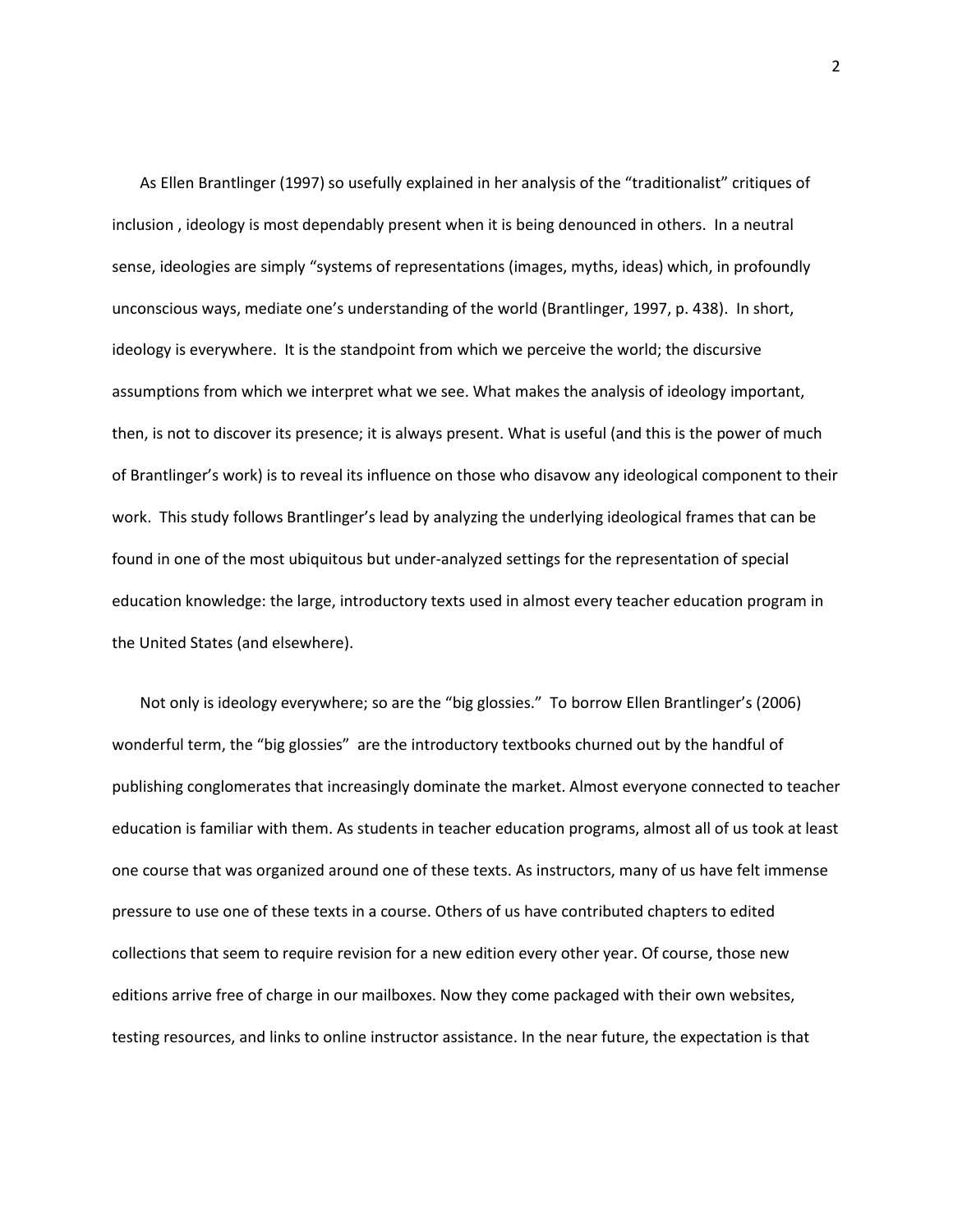these books will become almost entirely web-based. They are, truly, an omnipresent feature of teacher education and have been for over 50 years.

Within special education teacher preparation programs in the United States, the most common place to find a "big glossy" in use is as the main required textbook for the introductory course. That course goes by many names, but it is usually some variant of "Introduction to Exceptional Learners." Coincidentally, that description also applies to the titles of the books seeking adoption for use in those courses. In traditional teacher preparation programs, this course may be the only one required for preservice general educators where disability issues are discussed at length. For those preparing for careers in special education, it is the initial framework for their gradual induction into the professional context of teaching children with disabilities. In short, these books have played what would seem to be an immensely important role in shaping the underlying assumptions, beliefs, and expectations of generations of general and special education teachers about how we should support children with disabilities and their families.

Despite this prominence, the special education textbooks have received relatively little critical analysis from what might be called a disability studies perspective. As already mentioned, an important exception to this is Ellen Brantlinger's careful analysis of "The big glossies: How textbooks structure (special) education" (2006). Brantlinger's work focused on how the books she examined construct disability itself. Within a powerful review of how corporations work to control the discourse of teacher preparation, she asked whether and how the books discuss structural issues of systemic inequity; how they frame issues of race and class; and whether inclusive instructional approaches are discussed. She tied her analysis to the work of more familiar critics within a general education context (e.g. Apple, 1989; Apple & Christian-Smith, 1991; Kohn, 2003).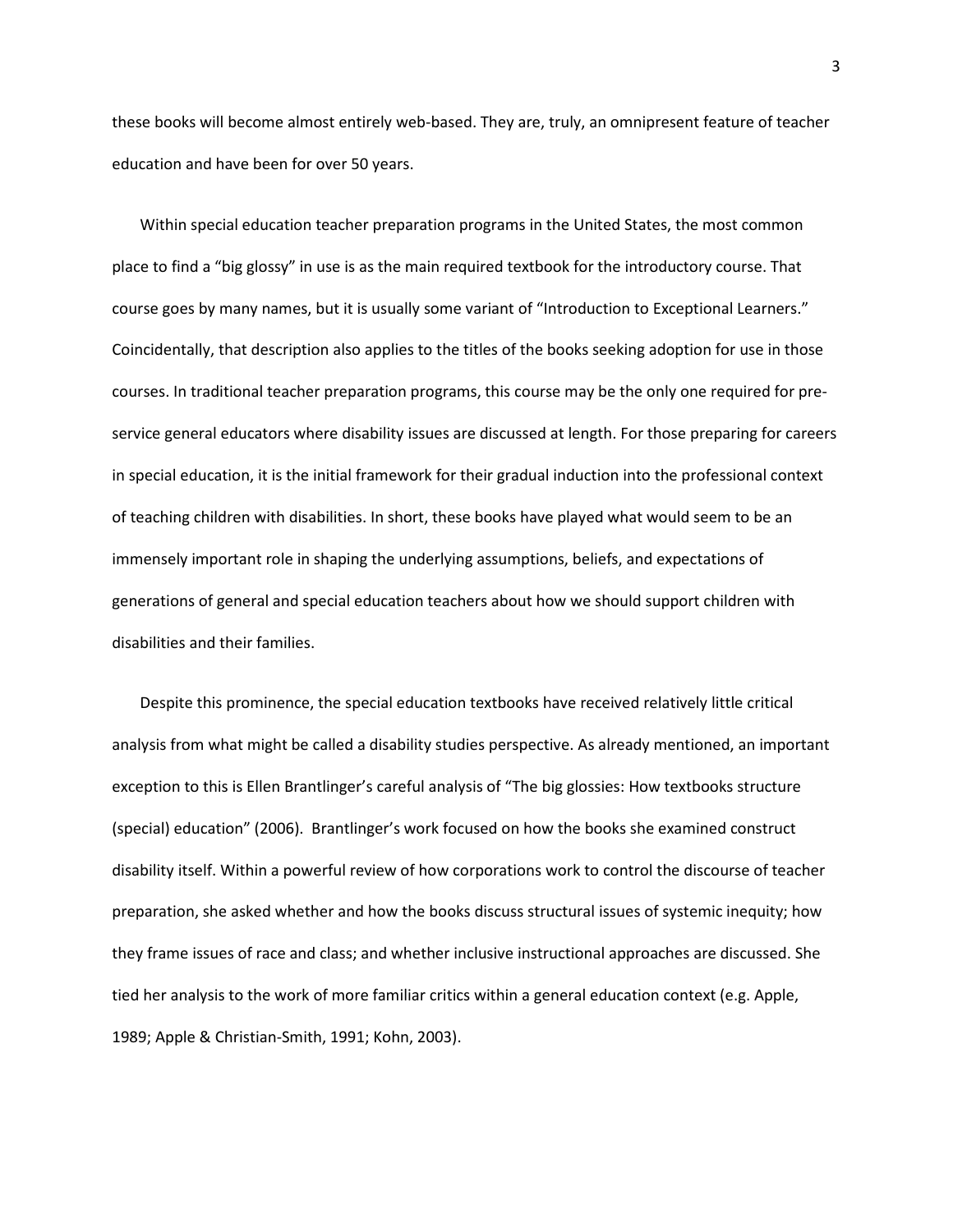In many ways, we see these textbooks as "lagging indicators" of the paradigm shift in disability studies and special education. They will be the last to change because of an institutional conservatism built into the process of teacher preparation and course book design. As Brantlinger persuasively argues, the content of these texts is, to a great extent, governed by the economics of book publishing (Brantlinger, 2006, p. 51). The books must be adopted for use in courses or they will not stay in print. The market forces, then, push textbook authors to "pitch" their textbooks to appeal to the largest possible audience, which means changed content in texts can be expected to change only after those changes have made their way into the policies and practices of teachers and students. The introductory courses at which they are aimed are, in turn, designed to address the official standards of knowledge and skill presented by both professional organizations such as the Council for Exceptional Children and by the teacher credentialing agencies of the various states. While improvement in these official standards of professional "expertise" should be noted, they nonetheless continue to be imbued with the assumptions of individual deficits, behavioral assessment and instruction, and placement continuums. Given this, then a review of how much (or how little) the content of these textbooks has changed over time can serve as a rough measure of how thorough-going has been the shift to more social models of disability with the corollaries of family partnerships and community inclusion.

One important area of content that Brantlinger did not focus on is how the introductory textbooks frame and d[i](#page-33-0)scuss the families of the children with disabilities. This is where our study picks up<sup>i</sup>. In addition, we were interested in whether and how the discussion of families within these textbooks had changed over time. This study is also part of a larger analysis that we are doing that explores more generally the personal and professional portrayal of families as it has evolved over the last century or so (Ferguson, D.L. & Ferguson, P.M., 2010; Ferguson, P.M., 2008; Ferguson, P. M. & Ferguson, D. L. 2006). Specifically, we asked the following questions:

4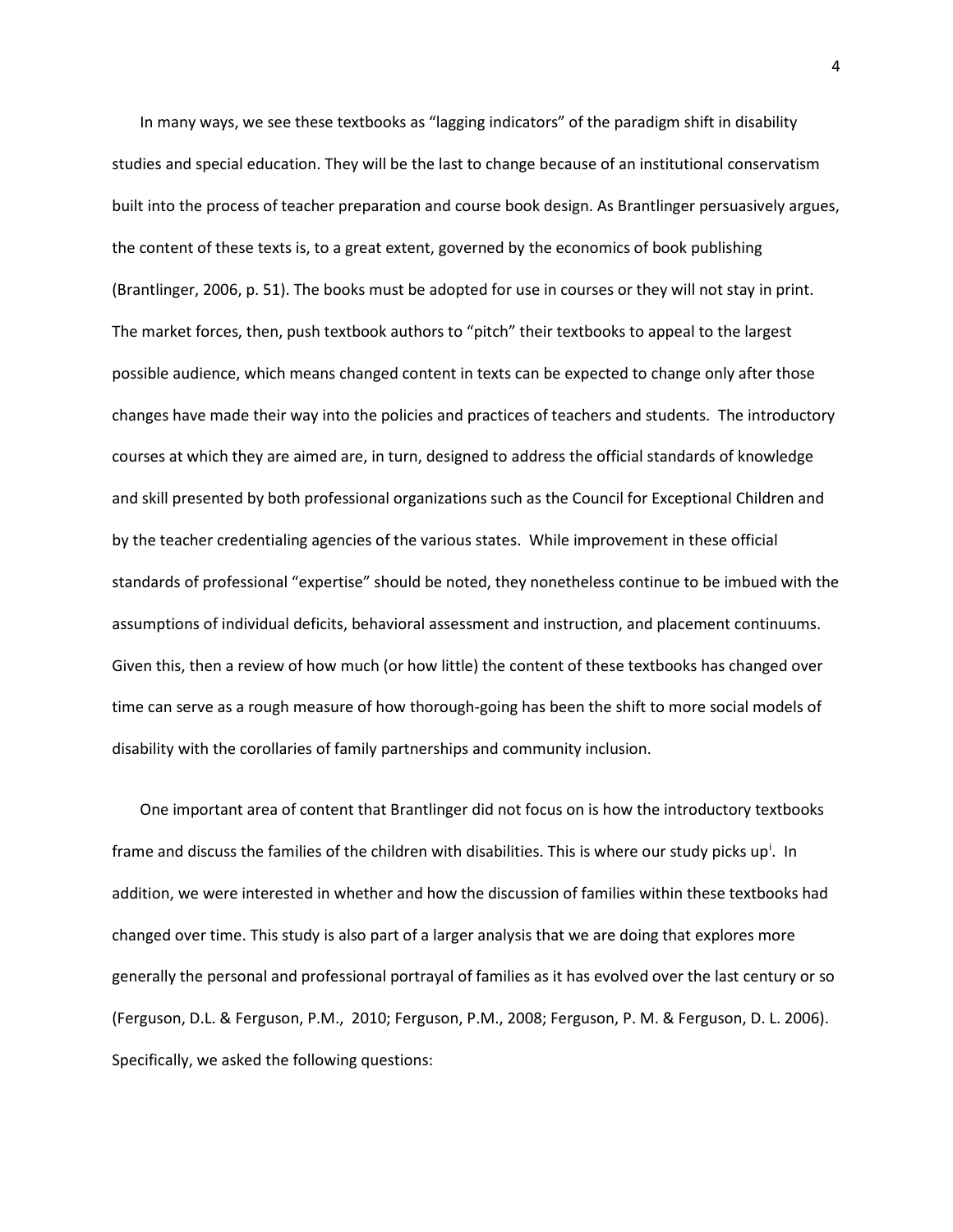- 1. How do textbooks designed for introductory courses in pre-service special education programs portray parents/families of children with disabilities?
- 2. How do the textbooks describe and discuss family/school linkages?
- 3. How have the portrayals and descriptions contained in these textbooks changed over time?

## *Methodological Approach*

To answer these questions, we used conventional methods of qualitative document analysis located within an interpretivist research tradition (Bogdan & Biklen, 2007; Ferguson, Ferguson, & Taylor, 1992; Rossman & Rallis, 2003). We used a purposefully chosen sample of 14 textbooks as the source documents for analysis. The list of selected books is included in Table 1. The books are also starred (\*) in the reference list at the end of the paper. We chose the textbooks according to criteria designed to produce a representative cross-section of the most-used texts of their respective eras. These criteria included:

- Date of publication: The study included books published between roughly 1960 and 2012 with seven of the books coming from before 2000 and seven coming after 2000.
- Publisher: We emphasized books published by the larger, more influential publishers in the United States of education texts (e.g., Houghton-Mifflin, Little/Brown, Pearson/Merrill/Prentice Hall, Cengage/Wadsworth, McGraw-Hill).
- Longevity: The study also emphasized books that have had multiple editions, with longevity inferred to be a marker of popularity in courses. For example, the text by Samuel Kirk (1962) - and the additional authors added in later editions -- has gone through 13 editions and has been a standard, introductory text for some 50 years.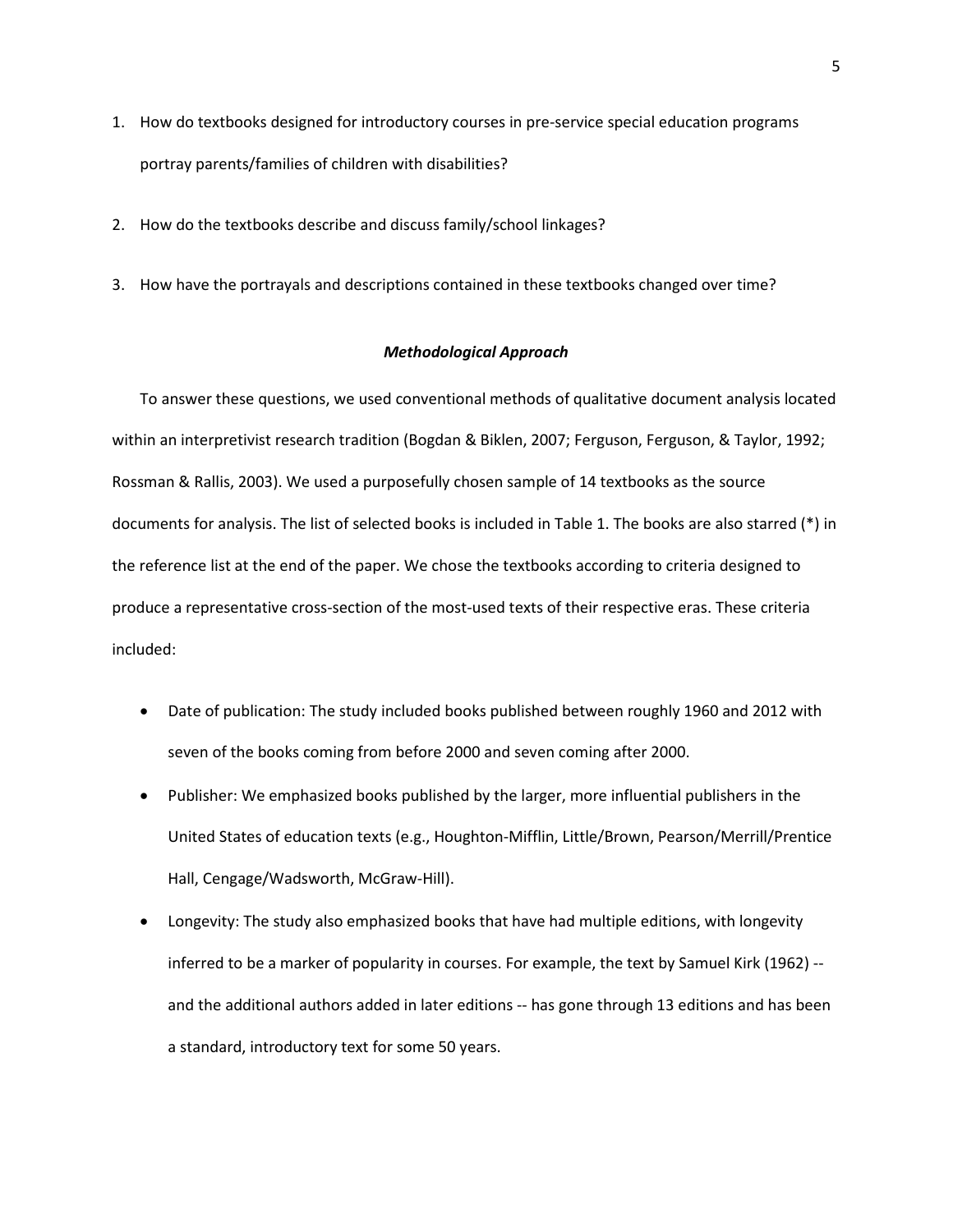• Focus: While most of the textbooks that we selected cover the full range of "exceptionality," we also included a few texts that focus on specific categories of disability. Partly, this reflects the emphasis of the eras. In the 1960s and 1970s, some of the most influential textbooks (e.g., Chinn, Drew, & Logan, 1975) focused on "mental retardation," although this label included many children who would have different (or perhaps no) labels in today's schools. This also allows some additional comparisons between descriptions of families across specific categories of disability (e.g., are families of children identified as learning disabled portrayed differently than families of children identified and intellectually disabled?).

For our analysis, we used a process of systematic but flexible document analysis. All passages containing more than passing references to parents and other family members of children with disabilities were identified for coding. We used both a more analytic approach associated with grounded theory as well as a comparative process that used themes of discourse that we had already identified in some of our earlier work. We coded the individual passages and then used a more wholistic comparison to the earlier themes for family linkage discourse. After one of us had identified and coded passages from one of the books, the others would review those passages in a version of peer debriefing (Marshall & Rossman, 2006). Finally, we did an additional analysis of all the "call outs" that first began appearing in 1989. These are the passages that are "boxed off" from the regular text, and often include photos and other information, some focused on family or personal narratives. We analyzed the content that included mention or focus on families first and then completed a second more wholistic look at the messages of all the call outs and photos. The final stages of wholistic comparison and thematic summary and interpretation were done together.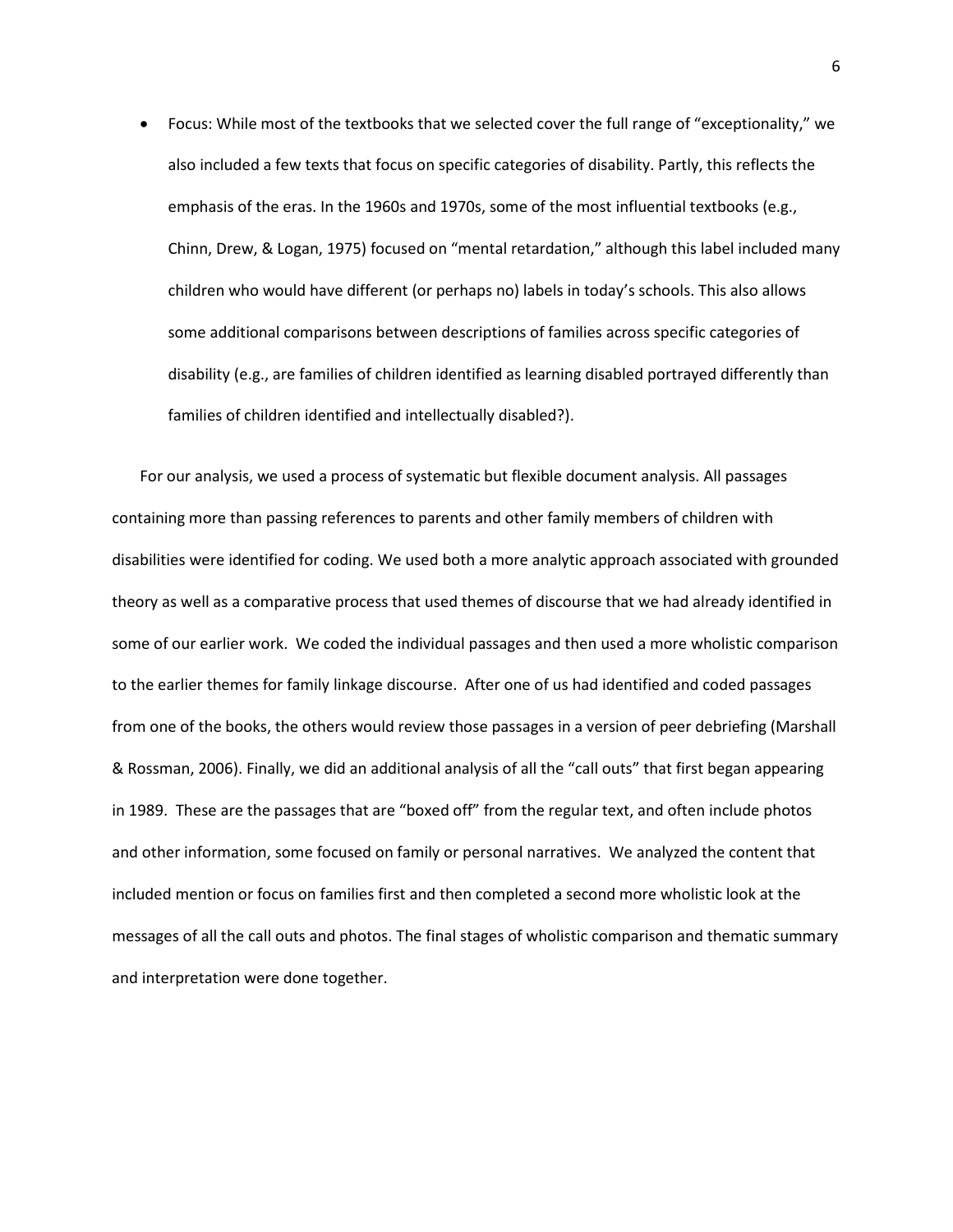#### *Discourses of Family Involvement*

Following the coding of individual passages, we added a second stage of analysis where we compared our findings to our earlier research that has described three broad categories of rhetoric and policy in educational approaches to family/school linkages (Ferguson, D., Hanreddy & Ferguson, P., in press). This earlier analysis emerged from our analysis of both scholarly work on family/school linkages and the language used by teachers and administrators with whom we have worked over the years. We have labeled the three approaches or rhetorics of family involvement as (1) rights-based, (2) educational benefits, and (3) social justice/equity. One outcome of this new study has been to evaluate how well these previous themes work in summarizing the content of both past and present textbooks. Obviously, in using this two-stage approach to the analysis of our data, we needed to critically reflect on how our earlier findings might unduly influence our analysis in the current study. However, we feel that the traditional techniques of surfacing and bracketing assumptions allowed us to benefit from this previous research while remaining open to revision and contrast. The three family discourses, then, served as a frame on which we can build our current analysis rather than imprison it.

Before turning to our results, it may be useful to review the three discourses used by scholars and special education professionals to talk about families of children with disabilities. Each of these has its strengths, but each, as well, can definitely be problematic. Our argument about these discourses has two basic points. First, the very existence of the different discourses and how they explain and justify family involvement is important to notice. Otherwise, the hidden assumptions or alternative interpretations may be overlooked. Second, once we start paying attention to the various discourses, it quickly becomes clear that the social justice/social relations approach remains largely on the fringes of the dominant views in special education.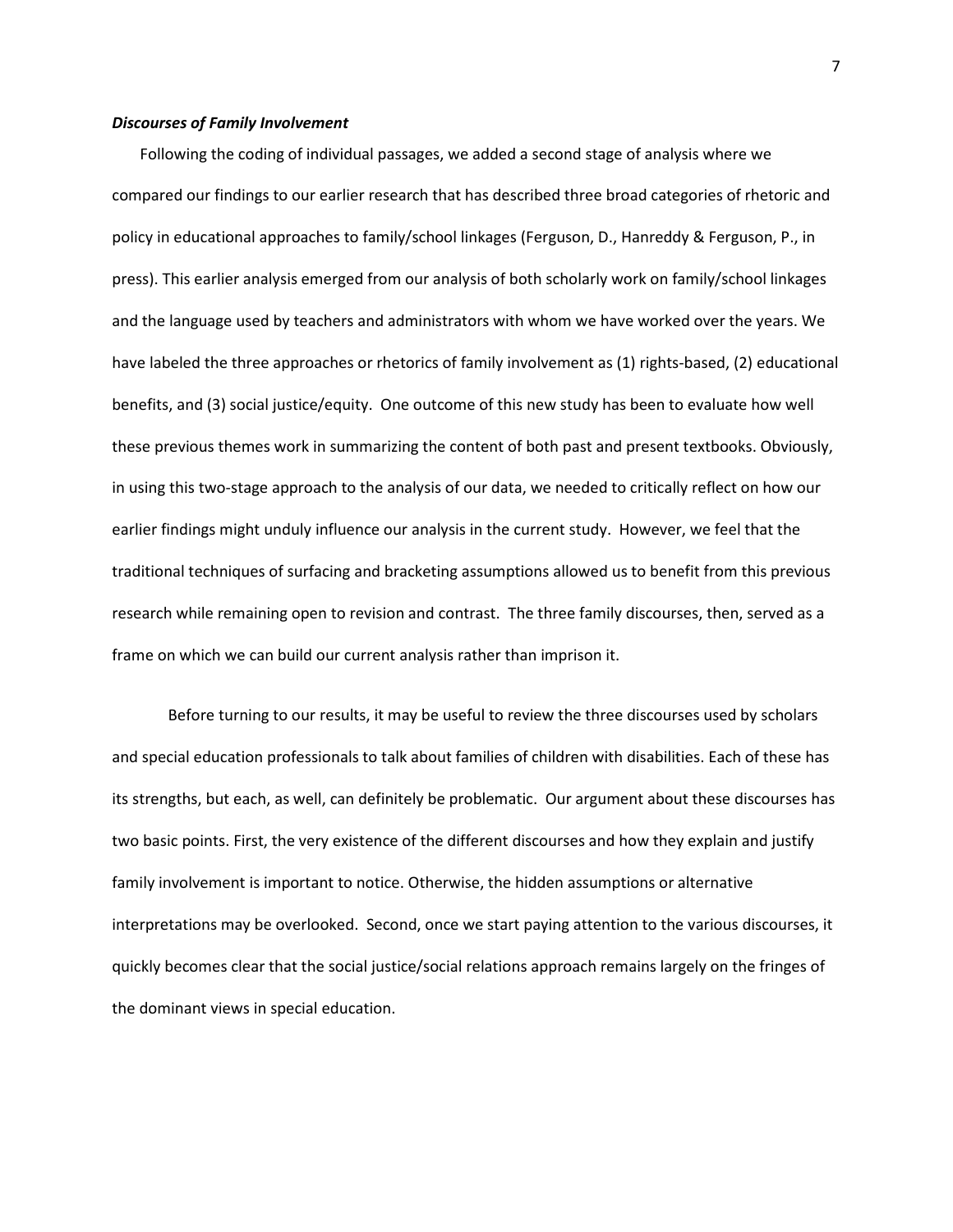The *rights-based approach***,** in an American context, is best exemplified by a focus on the requirements of *Individuals with Disabilities Education Act* (IDEA). Within that federal legislation governing special education, there is a range of legal requirements that schools "*have to"* do in order to be in compliance with the law. This approach will often describe the rise of parent activism and disability advocacy as keys to the current status of family involvement. Yet within this approach the desired outcome of genuine partnership between school personnel and families in providing educational support to students with special educational needs all too often proceeds with only minimal (or even no) contribution from families, or deteriorates into a series of formalistic procedures or even adversarial relationships. The current "sign off" practices in many American schools of "parent compacts" in order to meet the requirements for family involvement or the practice of having an IEP already prepared by the professionals for the IEP meeting (with the expectation that family members will simply sign off) are examples of the perfunctory type of family involvement. In many ways, this discourse about families is what Brantlinger refers to as a "legalistic" model of disability (Brantlinger, 2006, p. 52). Perhaps the most familiar example of the adversarial style occurs when the legalistic elements of due process hearings overtake the IEP procedures.

A second type of family-involvement discourse might be called an *educational benefits approach.* This approach is one that most schools use to decide how to engage families whether or not the child has a disability. This approach is less dominated by an emphasis on procedural requirements and, instead, uses a type of cost-benefit analysis. That is, will the activity – whatever it is – result in some amount of educational benefit that is "worth" the cost of engaging in the activity in the first place? Will it result in families assisting the school to teach the students in some way? By bringing in additional resources, by directly helping teachers prepare and deliver instruction, or by extending learning activities past the school day, into the evenings and weekends. These activities or offerings are often things that schools *can* do without too much cost in terms of energy, time, or resources while still obtaining the benefit to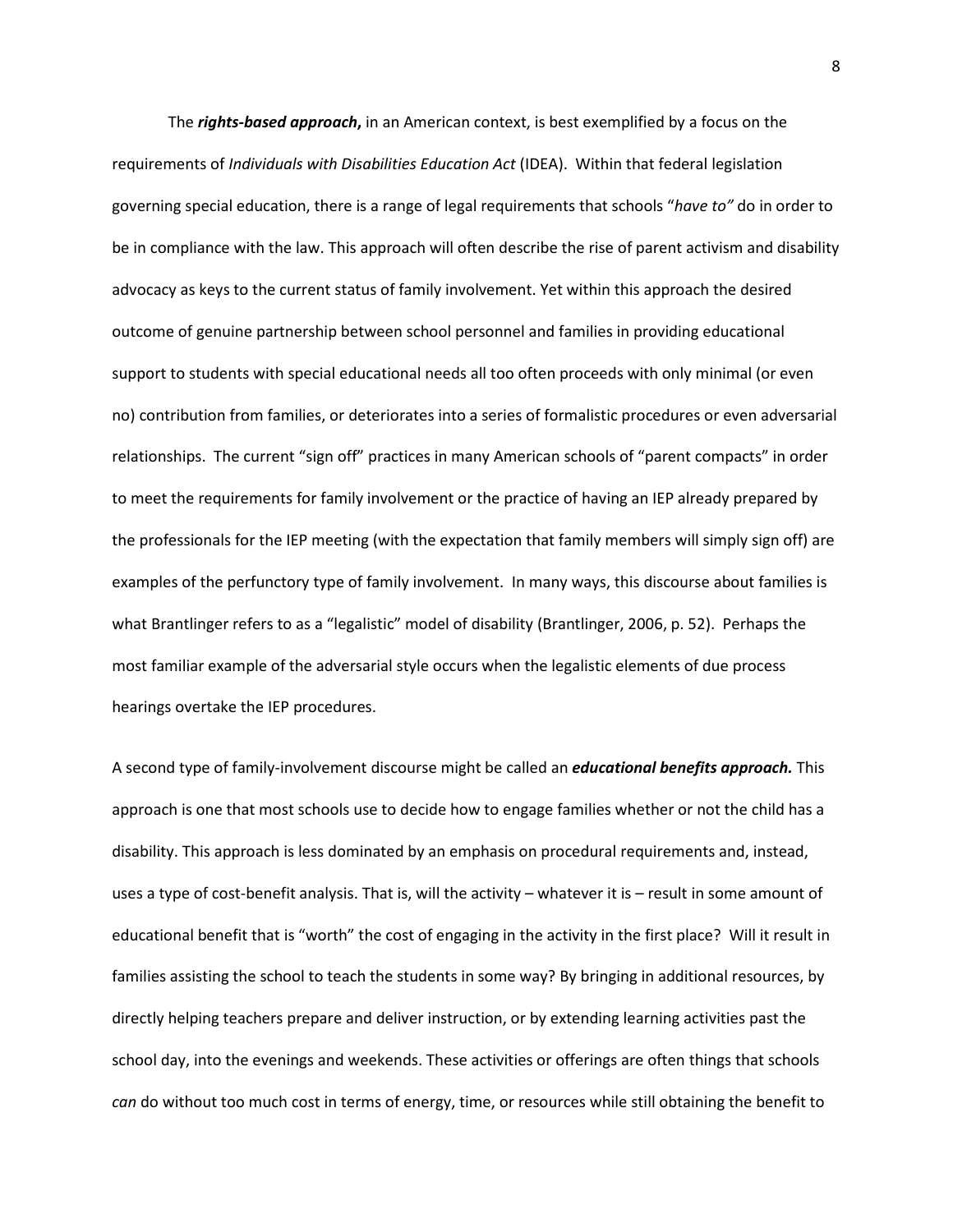the school, teacher, or the student in terms of improved learning achievement. There are both positive and negative versions of this discourse. On the positive side, the approach tends to see at least some families as *resources* who can help the school and extend the school agenda. But only some families are seen as resources by school personnel. On the negative side, then, certain families are seen as needing "work" in the form of instruction and training on how to parent and how to support the school agenda (Harry, Kalyanpur, & Day, 1999; Lareau, 2005; Lightfoot, 2004). Unfortunately, this last group can sometimes seem to "cost" more than schools receive in benefit. In the end family activities in this approach can end up being either haphazard or ritualistic. The occasional efforts to reach out to families or the occasional family training event are examples of the first, while parent/teacher conferences and "family nights" can all too often be stale examples of the second.

There is a third approach, although it is only addressed by a relatively small number of schools and scholars in special education (Brantlinger, 1993; 2003; Harry, Kalyanpur, & Day, 1999; Lopez, Scribner, & Mahitivanichcha, 2001). This *social relations/social justice approach* is one that requires school personnel to first understand the issues embedded in our cultural, socioeconomic and other forms of human diversity and then to use this understanding to "filter" all efforts toward families in order to better reach and engage *all* of those families. As Brantlinger put it in her powerful analysis of how schools embody and perpetuate the same hierarchical inequities found in the larger society,

Unless the desires and intentionality behind advantage and the negotiations of the winners in stratified schools are examined and confronted, school reform that is (purportedly) aimed at increasing equity will never succeed. . . . As long as the lay public, policy makers, school managers, and educational scholars locate *the problem* in school losers and direct their efforts at changing them, a dent will not be put in the ubiquitous class-biased practices in school. (Brantlinger, 2003, p. 192)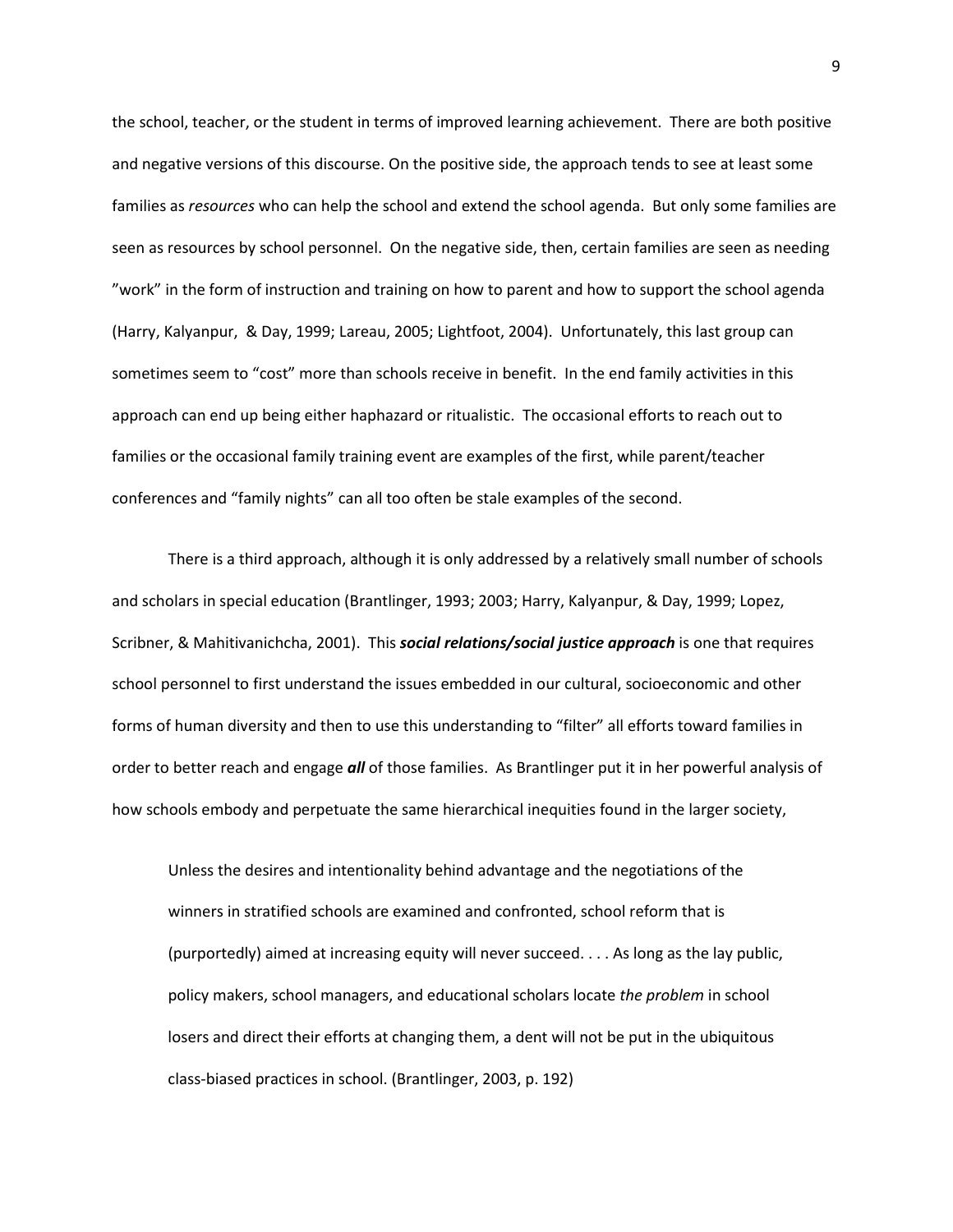Despite their scarcity, specific examples can be found of efforts to overcome the inequities faced by students and their families within both general and special education contexts, from large policy commitments to small acts of daily practice. Making sure that all school communication (not just those documents required by law) is translated into a family's first language is one obvious, but often very difficult, example of this kind of outreach and honoring of students' families (Ferguson & Galindo, 2008). Building teachers' capacity to understand, appreciate, and take into account issues of differing social/cultural capital, family lifestyles, socioeconomic advantages and needs, as well as families "funds of knowledge" (Gonzalez, Moll, & Amanti, 2005; Moll & Greenberg, 1990) is required to fully employ a social relations/social justice approach in such a way that truly inclusive and democratic school communities that successfully engage *all* families in students' learning and achievement. This approach, however, is often too hard and time consuming, especially in terms of the capacity building required of school personnel to be more than rhetoric in most schools, if it even rises to that level of awareness. Even schools that make good faith efforts in this area find it difficult to maintain such efforts over time or expand to accommodate new populations of families as student demographics change.

#### *Results*

Certainly these textbooks reveal that the attention afforded families has both grown and changed over the last 50 years. However, as is often the case, the devil is in the details. In this section, we will provide both a summative and interpretive analysis of what we found in our readings of the 'big glossies'. A list of books reviewed is provided in Table 1. The books are organized first by publication date with the exception that multiple editions of two of the most prominent textbooks (six editions of the "Kirk" textbook and three editions of the "Hallahan and Kauffman" textbook) are grouped together for easier comparison.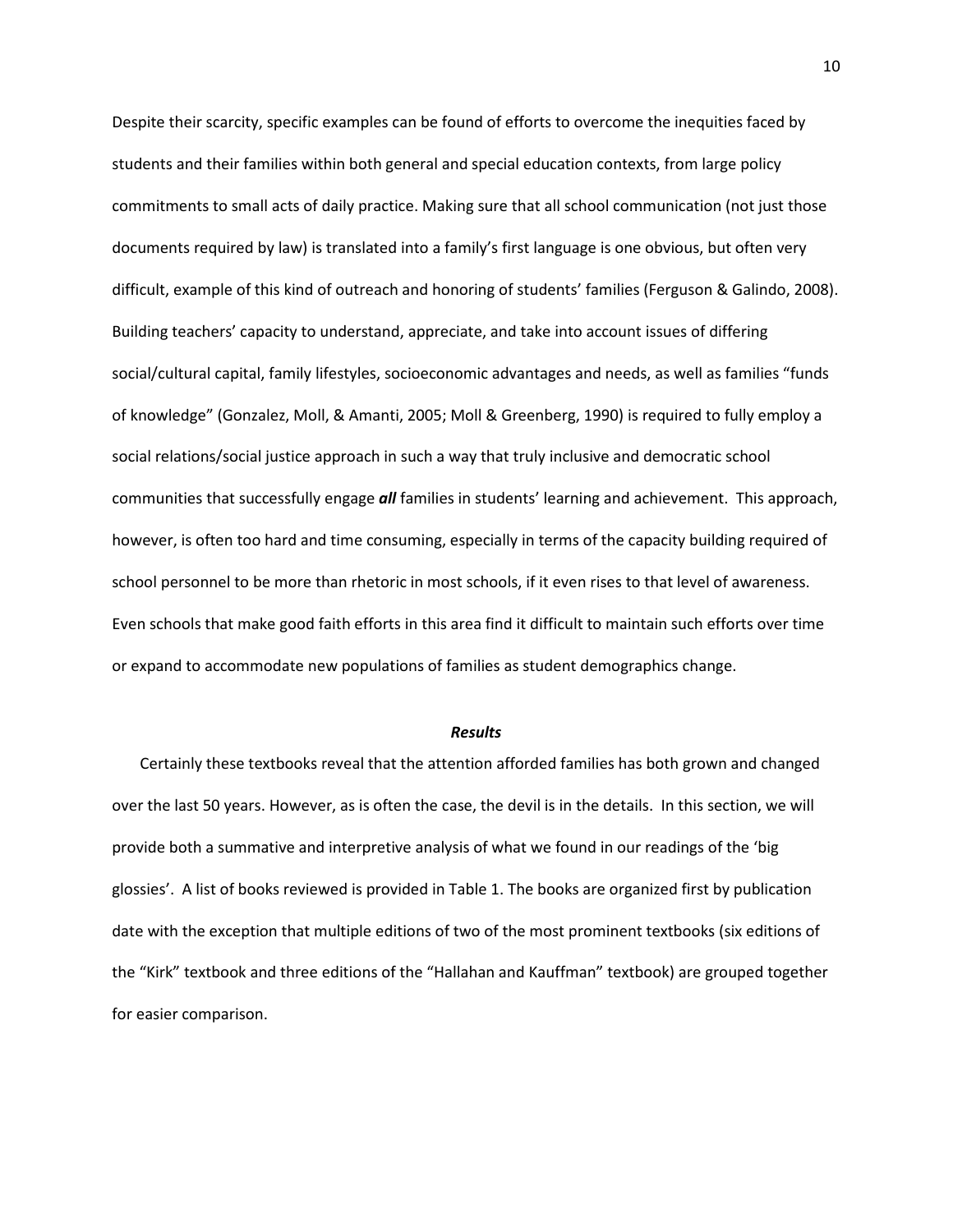In addition to the publication dates, Table 1 summarizes several types of information. Although our primary focus when analyzing these texts was what was said about families more than what was said about disabilities, there is an obvious overlap. So, following Brantlinger's example (Brantlinger, 2006), we have identified the "disability discourse " used by each book. By this, we are primarily describing whether the text employed a categorical approach or not, organizing its contents around chapters separately devoted to specific categories of disability. As Brantlinger described in her analysis of the big glossies, the politics of publishing make it difficult for textbook authors to use anything but the traditionalist, categorical approach where "each disability category or disabling condition was outlined as including students who were clearly distinctive from students with other types of disabilities and students without disabilities" (Brantlinger, 2006, p. 52). As can be seen by Table 1, at least for our sample of books, the categorical approach remains the dominant one. (There are a few introductory texts that have tried to buck this categorical approach, for example Sands, Kozleski, and French, 2000, but they remain the exception rather than the rule.)

The table also presents a summary of whether the text has a separate chapter explicitly addressing family or family/school issues. Of course, this information by itself is little more than suggestive. It provides no information about the content of that separate chapter, should it exist. It says nothing about how much discussion of families is provided in other parts of the text. Still, it seemed to provide a rough indication of one of the basic changes that we noticed in comparing older versus newer textbooks. The attention given to family issues has undeniably increased.

Finally, Table 1 also summarizes our overall assessment of whether and how prominent the three family discourses that we have already discussed were in each of the texts. For each book in our sample we assigned a level of prominence for each of the family discourses: primary (P), secondary (S), incidental (I). If we found no evidence of a particular discourse, we used a "not found" label (NF). Our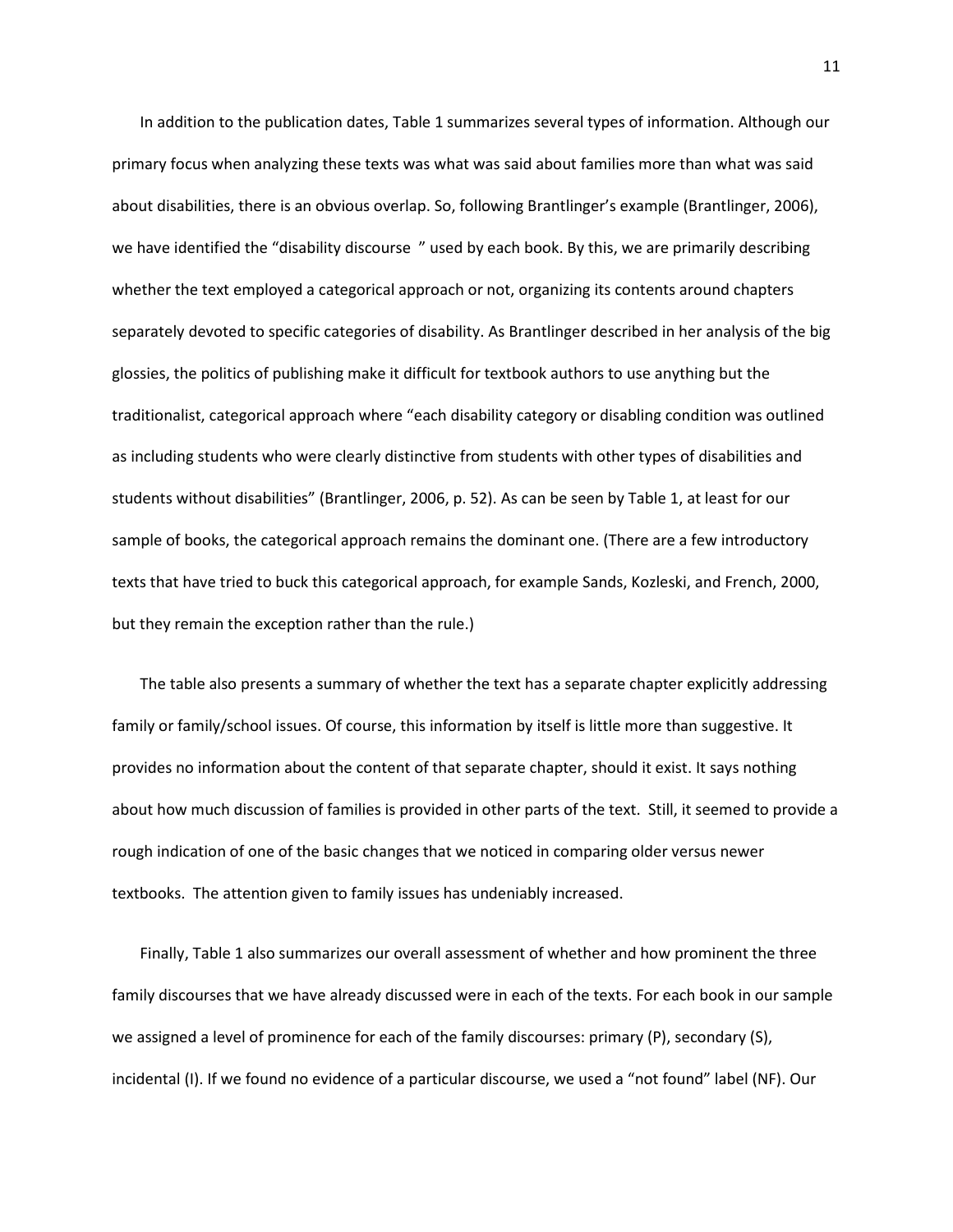basis for these summative characterizations for what could be – especially in a few of the most recent textbooks – a complicated variety of comments about families, was obviously impressionistic. However, the characterizations emerged from joint discussions following our independent review and coding of each text. We did develop one "bright line" test for the assessment of "social justice" discourse. After much discussion, we decided that it was essentially contradictory to say that a textbook organized around a categorical approach to disability used social justice as its "primary" discursive approach. At best, such books used social justice in a significant but secondary manner.

A final important distinction used in the table involves the two strands of educational benefits discourse that emerged as one of the clearest distinctions between the older textbooks and the more recent ones. As we will discuss at more length later, what little attention the earliest texts gave to families was largely negative in tone and emphasis. The "benefit" that children received from educational involvement with parents was of a preventive nature: it could minimize or reverse the negative influences that neurotic, grief-stricken, over-protective or rejecting parents inflicted on their children. This version of the educational benefits discourse contrasts with the more recent rhetoric that is – at least on the surface – predominantly positive in tone and emphasis. Families (no longer just parents) in these texts are seen as resources for the school to draw upon. Families are important teammembers, partners, and collaborators who can further the work of educators to the positive educational benefit of the children. Finally, some texts had roughly equal amounts of both positive and negative benefits language. So, in Table 1, when Educational Benefits language was found, we added a further description as "Negative" (NEG), "Positive" (POS) or "Mixed" (Mixed).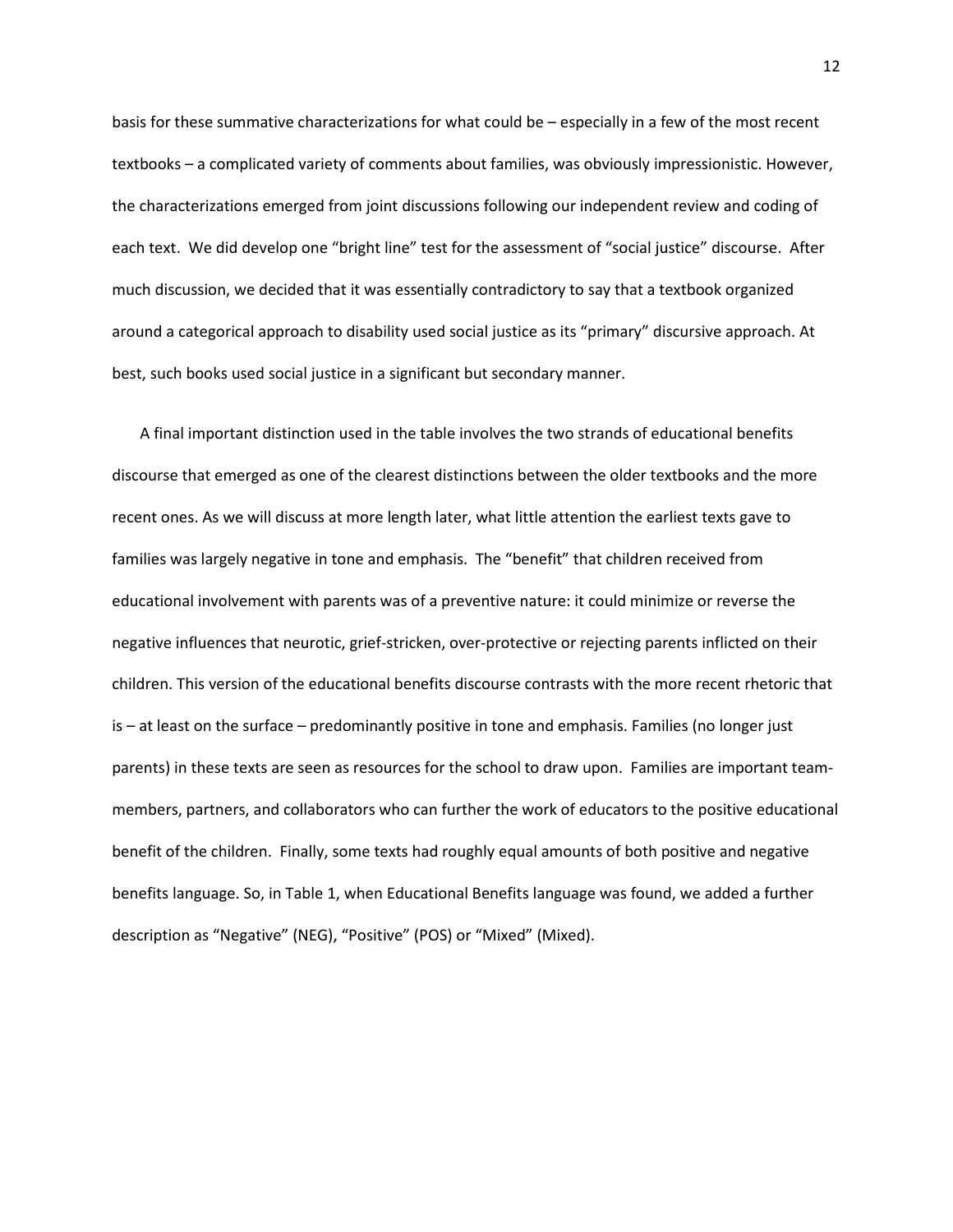|                                                         |                    |                                      |                                | <b>FAMILY DISCOURSE APPROACH</b> |                                |                                 |
|---------------------------------------------------------|--------------------|--------------------------------------|--------------------------------|----------------------------------|--------------------------------|---------------------------------|
| <b>PUB (ED.)</b>                                        | PUB<br><b>DATE</b> | <b>DISABILITY</b><br><b>APPROACH</b> | SEPARATE<br><b>FAMILY CHAP</b> | EDUC.<br><b>BENEFITS</b>         | <b>PARENT</b><br><b>RIGHTS</b> | <b>SOCIAL</b><br><b>JUSTICE</b> |
| Kirk $(1st)$                                            | 1962               | Categorical                          | No                             | $I$ (Neg)                        | <b>NF</b>                      | <b>NF</b>                       |
| Kirk $(2nd)$                                            | 1972               | Categorical                          | No                             | $I$ (Neg)                        | <b>NF</b>                      | <b>NF</b>                       |
| Kirk/Gallagher<br>(3 <sup>rd</sup> )                    | 1979               | Categorical                          | <b>No</b>                      | I(Mixed)                         | $\sf S$                        | I                               |
| Kirk/Gallagher<br>(6 <sup>th</sup> )                    | 1989               | Categorical                          | No                             | P(Mixed)                         | $\sf S$                        | ı                               |
| Kirk/Gallagher/<br>Anastasiow (8 <sup>th</sup> )        | 1997               | Categorical                          | No                             | P (Mixed)                        | $\sf S$                        | ı                               |
| Kirk/Gallagher<br>Coleman/<br>Anastasiow<br>$(13^{th})$ | 2012               | Categorical                          | Yes                            | P (Pos)                          | S                              | ı                               |
| Smith/<br>Neisworth                                     | 1975               | Functional                           | Yes (Family<br>Probs)          | P                                |                                |                                 |
| Hallahan/<br>Kauffman                                   | 1978               | Categorical                          | <b>No</b>                      | I (Neg)                          |                                |                                 |
| Hallahan/<br>Kauffman (9 <sup>th</sup> )                | 2003               | Categorical                          | Yes                            | P                                | $\mathsf{S}$                   | <b>NA</b>                       |
| Hallahan/<br>Kauffman/<br>Pullen (12th)                 | 2012               | Categorical                          | Yes                            | P (Pos)                          | $\sf S$                        | ı                               |

Table 1: Textbooks Reviewed by Publication Date and Content Analysis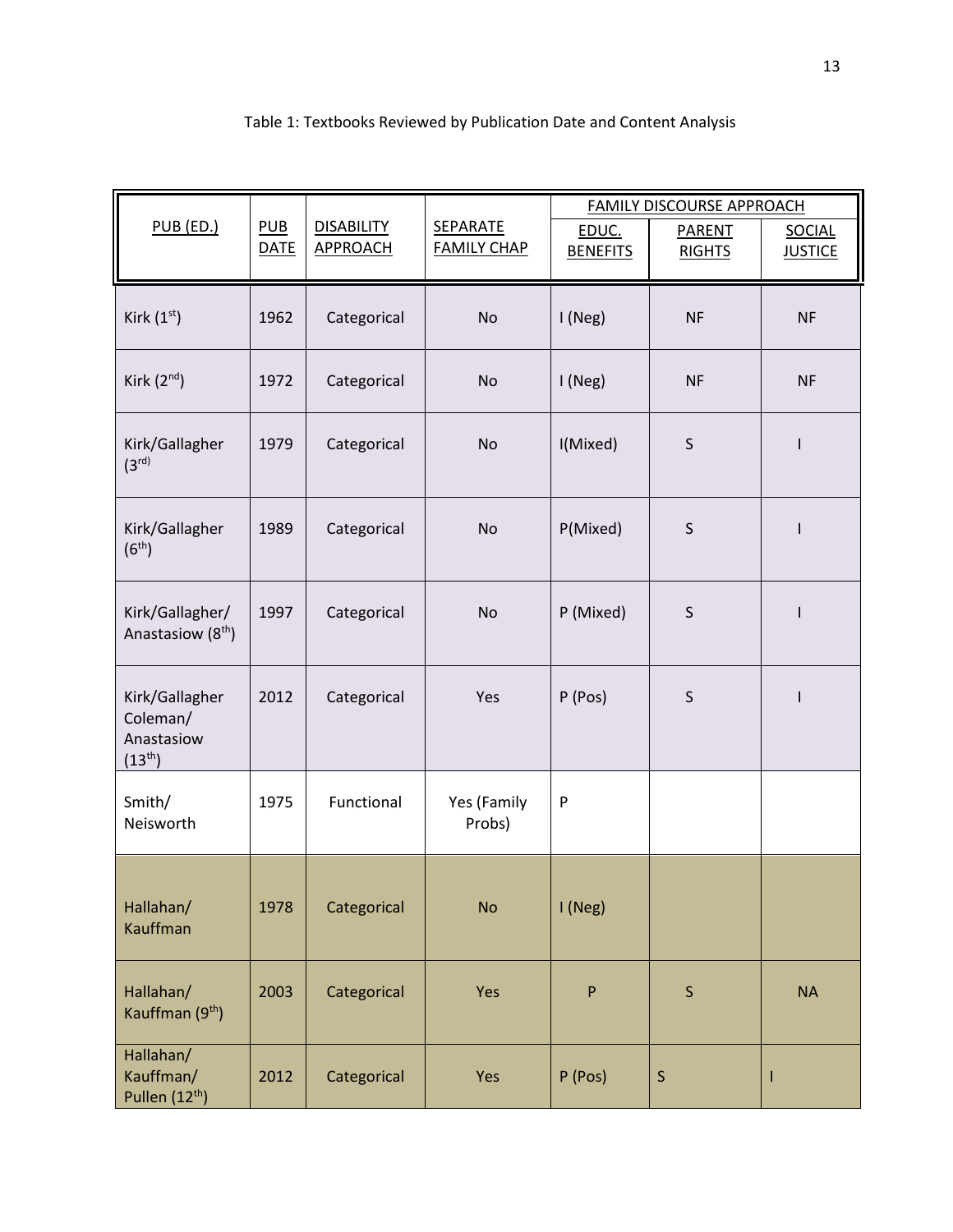| Friend $(3^{rd})$                                      | 2011 | Categorical | No<br>(but section in<br>each chap) | P (Pos) |   | S         |
|--------------------------------------------------------|------|-------------|-------------------------------------|---------|---|-----------|
| Heward $(9th)$                                         | 2009 | Categorical | Yes                                 | P (Pos) | S |           |
| Turnbull/<br>Turnbull/<br>Wehmeyer (6 <sup>th</sup> )  | 2010 | Categorical | Yes                                 | P (Pos) | S |           |
| Rosenberg/<br>Westling/<br>McLeskey (2 <sup>nd</sup> ) | 2011 | Categorical | No                                  | P (Pos) |   | <b>NA</b> |

POS = Positive Educational Benefits NEG = Negative Educational Benefits

P = Primary S = Secondary I = Incidental NA = Missing/Absent

### *"Simple" Quantity*

Certainly, over time, the amount that has been said about families in these introductory textbooks has noticeably grown. There is a progress from fewer than 10 instances where parents were mentioned in the earlier texts to a fairly consistent pattern of a single chapter devoted to families, their experiences and their role in the education of their child with disabilities beginning about 1990. In between mere mentions of parents or families grew gradually to a couple of pages, then 15 pages until the separate chapters began which range in length from 25 – 30 pages. Usually these pages took the form of a short section on families or parents in some, but not all chapters. Only one of our more recent texts (Friend, 2011) departed from the chapter approach in favor of a section in every chapter with the heading "Parent and Family Perspectives." But the choice of a single chapter in the other examples explored here– with a few important exceptions (Turnbull, Turnbull & Wehmeyer, 2010) – usually meant that few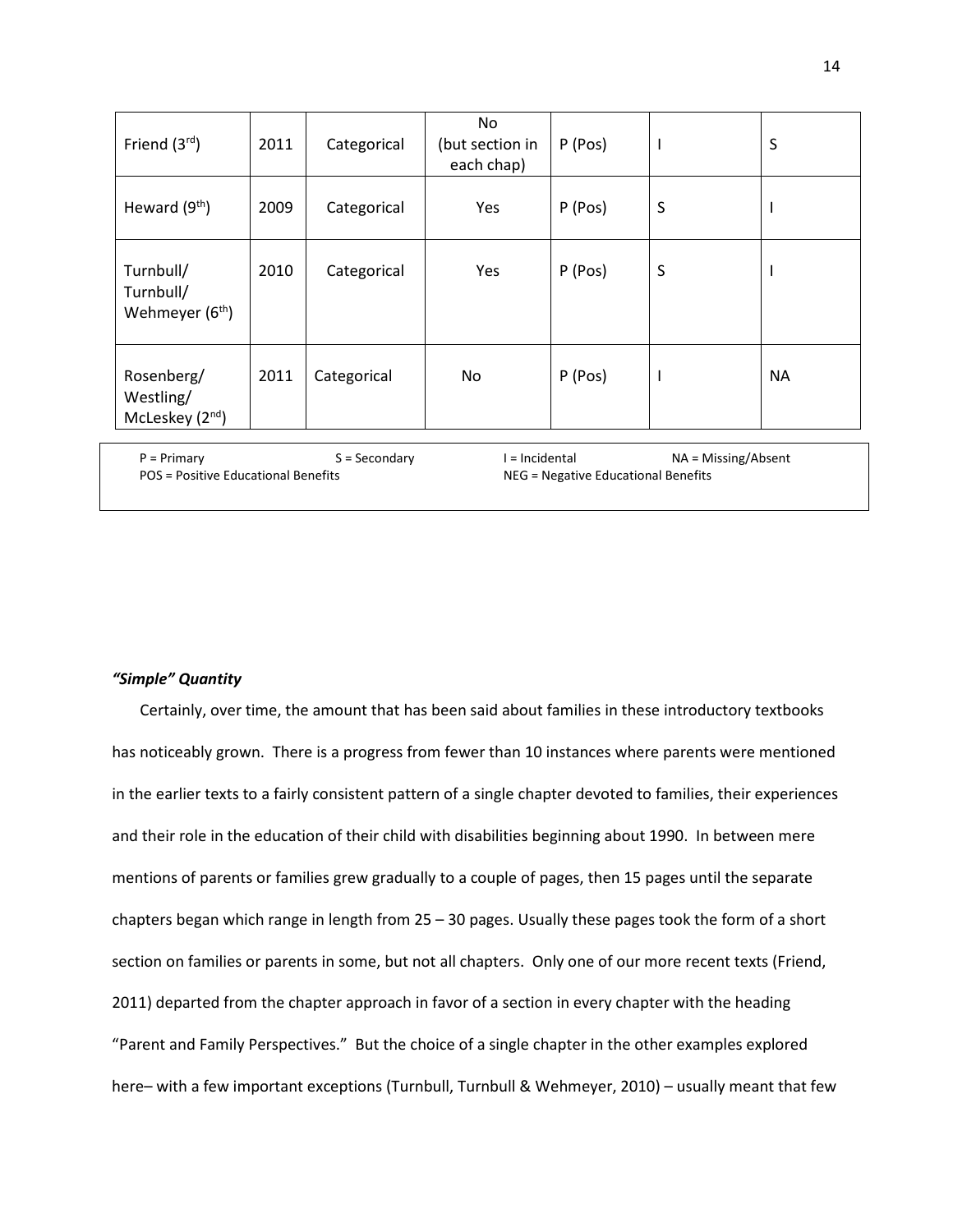other mentions of families were included in other chapters. A few of the later texts offer vignettes written by family members or persons with disabilities, but in the case of family/parent narratives the focus typically emphasizes the "educational benefits" discourse.

Over time then these authors of introductory textbooks have paid more attention to families and that attention has become more positive overall. However, the attention afforded families and their role in the education of their children still only represents a tiny proportion of the material in these texts. Most of the texts run a little over 400 pages. A few run closer to 500, and one nearly 600, but when all mention of families whether in a separate chapter or in sections scattered throughout the book is taken together it only amounts to  $3 - 5%$  of the material in the text.

One could argue, of course, that families are not the focus of such introductory texts and that there are certainly separate texts devoted to the experiences and roles of families in the lives of children and adults with disabilities (e.g., Turnbull, Turnbull, Erwin, Soodak, & Shogren, 2010). Yet in education more broadly there is a growing conversation about the critical importance of family/school linkages to not only improve learning and achievement outcomes for children and youth (e.g.,Ferguson, C., Ramos, M., Rudo, Z., & Wood, L. 2008; Henderson & Mapp, 2002) but also an increasing focus on the need to shift the discourse from "family involvement" [in schools] characterized by the dominant "educational benefits" discourse to a discourse of family/school linkages that is meant to benefit not only student learning outcomes and assist educators in better "do their jobs", but also to benefit the family and the community in ways that strengthen family and community ties, foster social justice, and contribute to socially just communities (eg., Kalyanpur, Harry & Skrtic, 2000; Rao, 2000). As other parts of education pursue this discussion, it seems the special education community could benefit from joining the conversation as well – at least in terms of attention paid in introductory textbooks (Brantlinger, 2003; 2010).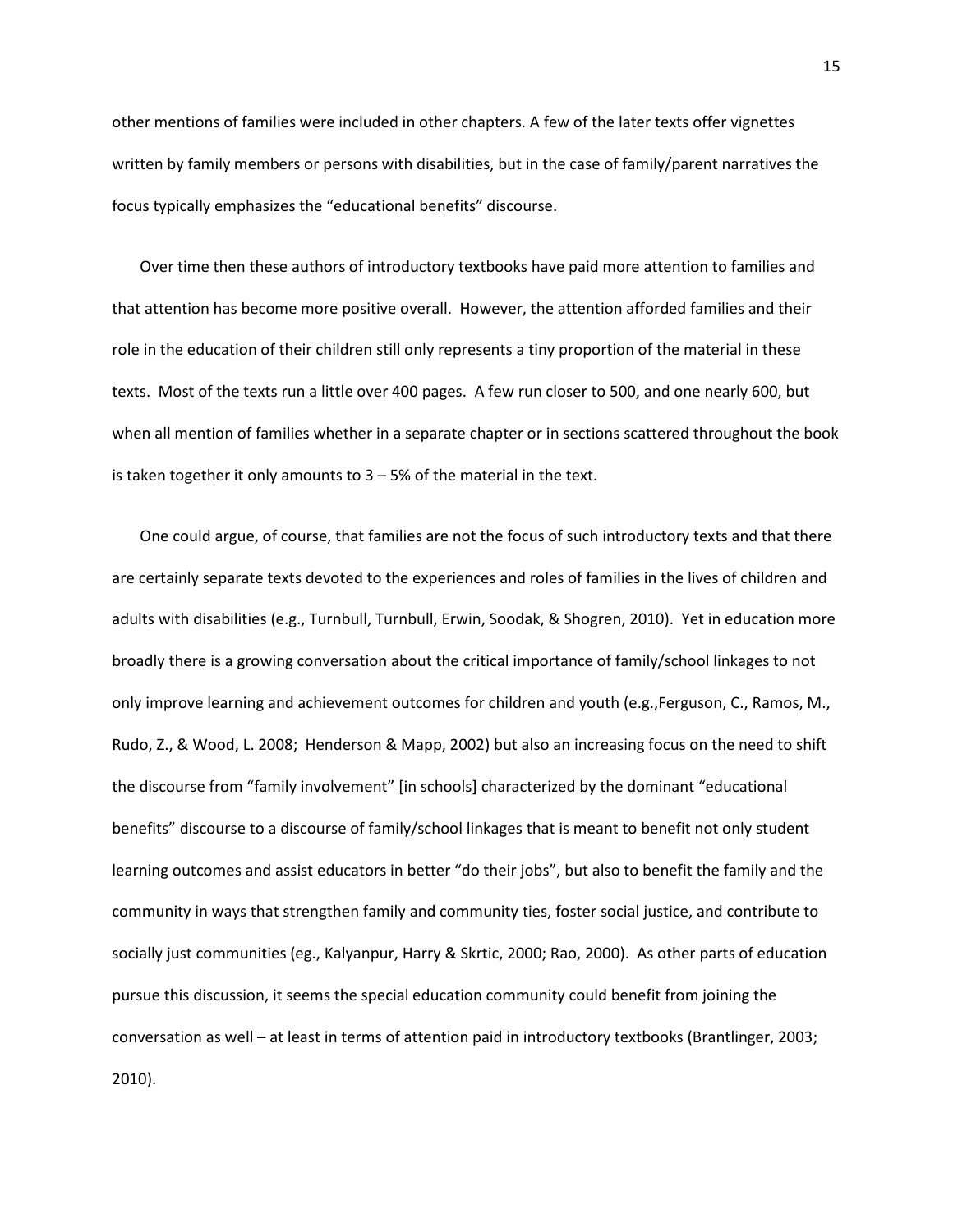In a similar way, while the use of various types of "call-outs" began modestly with just a few different examples (e.g., focusing questions for the chapter, chapter summaries). Soon this feature was commonly used to present brief vignettes or narratives, some of which focused on families. However, the use of call outs expanded rapidly so that by late 1990s in addition to vignettes, they reference, for example, Council for Exceptional Children (CES) standards, resources of various types, educational strategies, websites, resources, key concepts, misconceptions and moral dilemmas. With the most recent examples in our sample, the use of call outs continues to expand with more content-directed items including practice tips, technology outcomes, partnership tips in addition to "My Voice" narratives. So even here family focused call-outs or narratives of youth or adults with disabilities only represent a small proportion of the content offered in this "boxed off" or "set apart" way.

## *Not-So-Simple Quality*

Our analysis tried to move beyond a simple quantitative content analysis of the texts. Our overall purpose was to see whether the discursive approaches had evolved as well. Certainly, much has changed over the last 50 years in the how leading scholars portray the families of children with disabilities in books aimed at training the next generation of special educators. As we have mentioned, in the earlier textbooks, families were largely absent. However, even more striking is that when families were mentioned, it was usually to describe the problems they presented to professionals. In the first edition of his classic introductory textbook, *Educating Exceptional Children,* Samuel Kirk (1962), describes the goal of parent volunteers for special education classrooms as misguided: "Parents of severely retarded children do not generally succeed [as helpers] in classes in which their own child is enrolled" (p. 141). Indeed, for Kirk, the main goal of teachers in terms of parents is to respond to and control the problems they create. Parents of blind children tend to "overprotect" -- governed as they are by "guilt, hostility, anxiety, or simply lack of knowledge" (p. 223). The attitudes of parents of "crippled children . . . whether rejecting or overprotecting, tend to be more extreme than their attitudes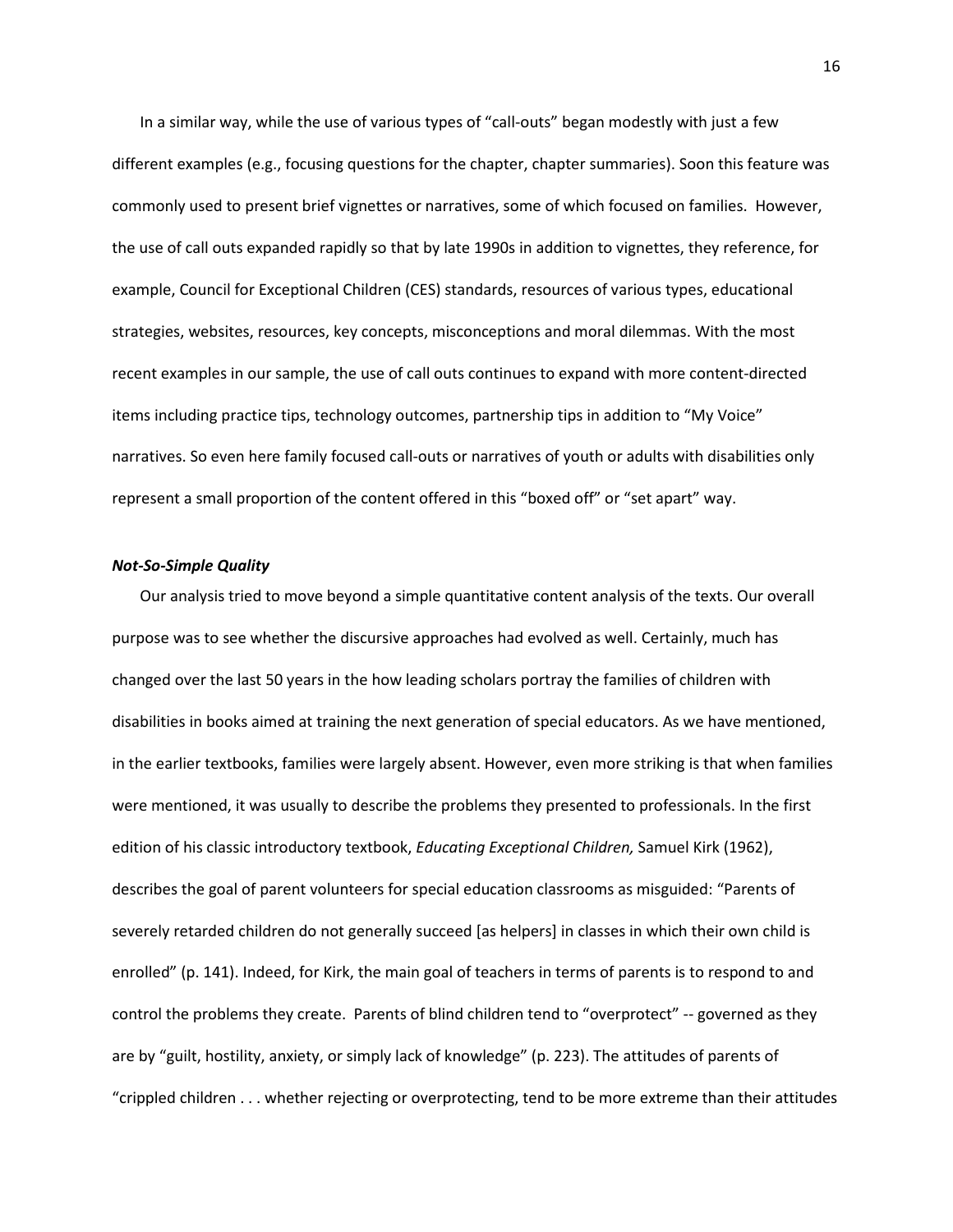toward normal children" (p. 287). Even by 1975, a similar introductory volume (from a major publisher of education texts) was still explaining why mothers were often more problematic than fathers: "It is the mother who 'produces' the infant, it is she who 'gives' it birth. If the 'product' turns out to be defective, the mother is likely to perceive this as a defect in something she has labored to produce" (Smith & Neisworth, 1975, p. 181). Fortunately, this type of psychoanalytic "mother-blaming" is much less common today – at least in such blatant terms.

In response to the supposed symptoms and neuroses presented by parents, prospective teachers are told to notice and compensate for the mistakes made at home. In both the first and second editions of his text, Kirk recommends that teachers practice something he calls the "scientific neglect" of children who have been overprotected and attended to by parents (Kirk, 1962, p. 290; Kirk, 1972, p. 377). Another early text (Smith & Neisworth, 1975) recommends "periodic" conferences with parents. However, the purpose of the conferences seems primarily to diagnose the specific problems they present. "As a result of the conference, and any information you have available, estimate the parents' competence in working with you. Are they naïve, misinformed, pushy, prone to compare the child with siblings, apparently incapable of following a supplementary program of any complexity, or too demanding of the child" (p. 215).

## *Evolution of the Discourse*

In the years immediately following 1975 and the passage of *Education of All Handicapped Children Act*, there is some noticeable change in both the tone and the content of the textbooks. It is interesting to follow these changes as they occur through various editions of a single textbook. For the Third Edition of his successful book, Samuel Kirk had James Gallagher join him as a co-author. Gallagher's influence can be seen especially in the discussion of parents. An entirely new section of a chapter on future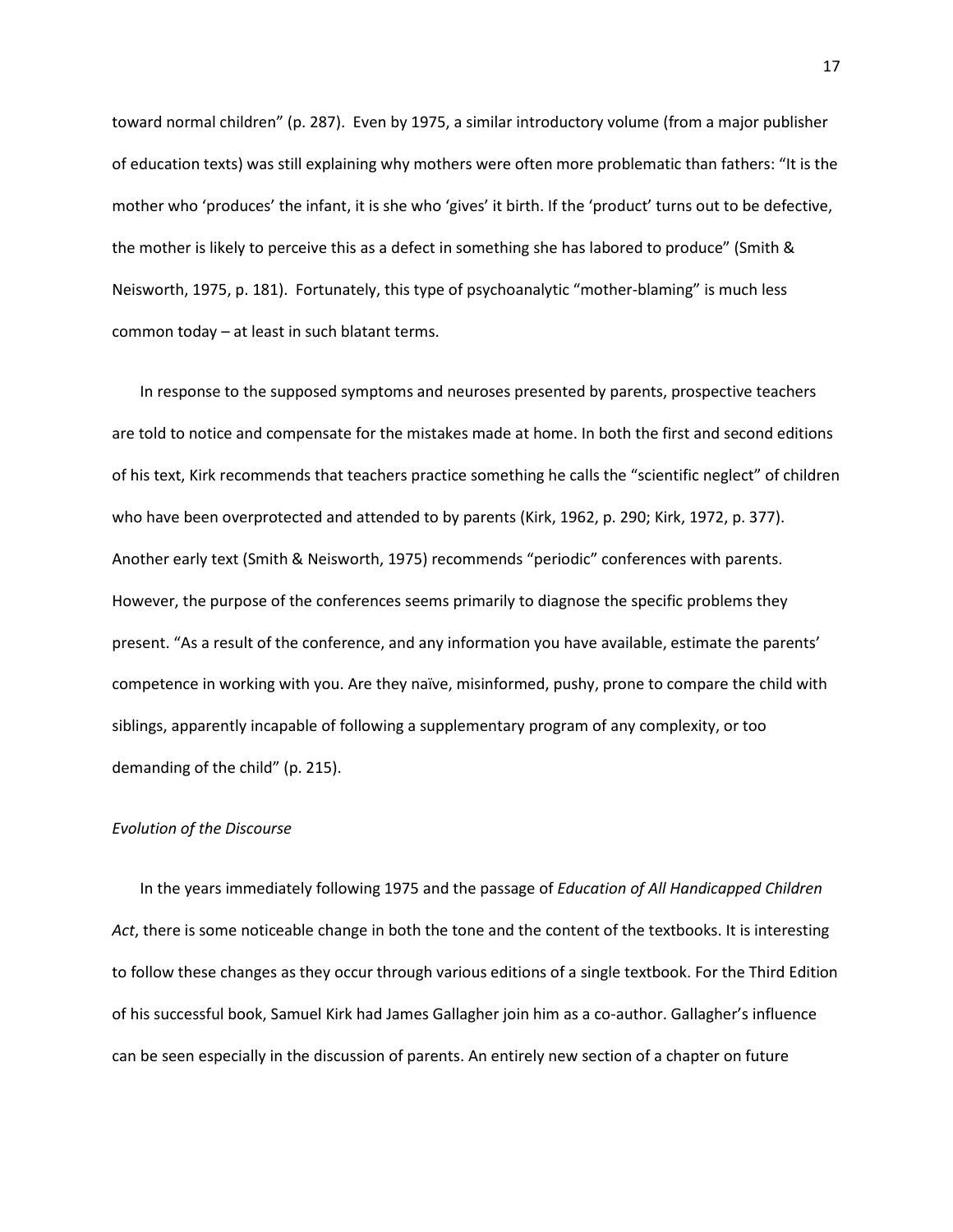directions in special education focuses on the "Changing Role of Parents." The section is organized around four proposed stages through which parents have struggled to gain their proper place.

The parents have gone through a number of phases and roles which may be referred to as: (1) parents as scapegoats, (2) parents as program organizers, (3) parents as political activists, and (4) parents as program participants and partners. (Kirk & Gallagher, 1979, p. 467)

The authors go on to claim that general progress has been made in overcoming the past tendencies to blame parents unfairly. They approvingly quote another text as a sign of the changed perspective:

Have we as professionals working in a field that traditionally has been child-centered unwittingly cast parents into the role of adversary, object of pity, inhibitor of growth, or automatic misfit, while expecting them to perform in a way expected of no other parents? Have we been too quick to focus on weakness and too slow to recognize the normality of the behaviors we see? (Cansler, Martin, & Valand, 1975, as cited in Kirk & Gallagher, 1979, p. 468)

With the publication of the sixth edition of the book in 1989, this earlier section was gone. Replacing it, however, is a total of 12 pages at the beginning of the book that continues to assert that the "tendency to set parents up as scapegoats has changed" (K & G, p. 20). The new section covers an impressive range of issues, including in the influence of family life cycles, influences on stress and coping, and even a few paragraphs on siblings. A long story about Ed Roberts and the emergence of the independent living movement is integrated within the family material, capturing the sense of advocacy and political activism that had emerged over the past two decades. By the  $8<sup>th</sup>$  edition in 1997, there is language added about "parent empowerment," and parents as "team members" (Kirk, Gallagher, &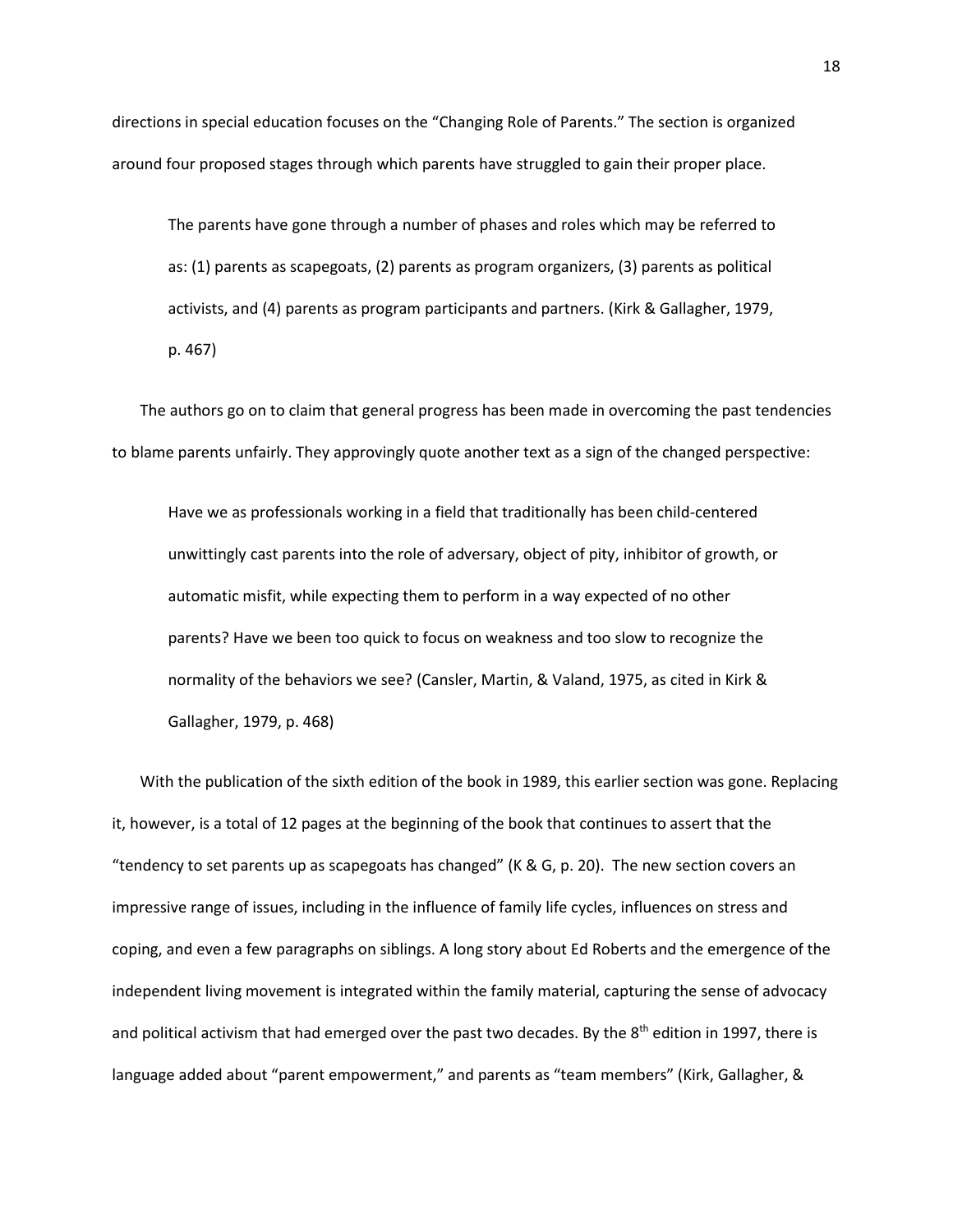Anastasiow, 1997, p. 30). The shift is also beginning here to talk about families more than parents. The changing demographics of family structure are discussed in fairly neutral terms: more single-parent households, more dual-career families, more recognition of fathers as part of thecare-giving equation. A chart in the book details how instead of training mothers to become essentially home-based paraprofessionals, the "current approach" asserts that

Families need encouragement and ways to ensure that the child has a functional education taught in natural environments by natural helpers in those environments (e.g, family friends, store clerks, busdrivers, scout leaders). (Gartner, Lipsky, & Turnbull as cited in Kirk, Gallagher, & Anastasiow, 1997, p. 31).

Over the same period of these striking changes in tone and content, the Kirk et al., books continued to use the traditional list of psycho-analytic categories to characterize the response of "most parents" to the birth of a child with disabilities. Parent of children with disabilities are still seen as dramatically different from other families, "reifying" (Brantlinger, 1997, p. 440) the difference and "naturalizing" the response in the same way that segregated special education is traditionally justified. The parent is still described as having to overcome the "symbolic death of the child who was to be" (p. 17). Upon hearing their child's diagnosis, "most parents feel shock, then denial, guilt, anger, and sadness, before they finally adjust . . . Many move through the grieving process, as though their child had died." (p. 20). In another major textbook that was first published in 1978 (Hallahan & Kauffman, 1978), there is a similar assessment of parental emotions. Having a retarded (*sic*) child is said to evoke feelings of "honest agony, hatred, sorrow, and frustration" (p. 60).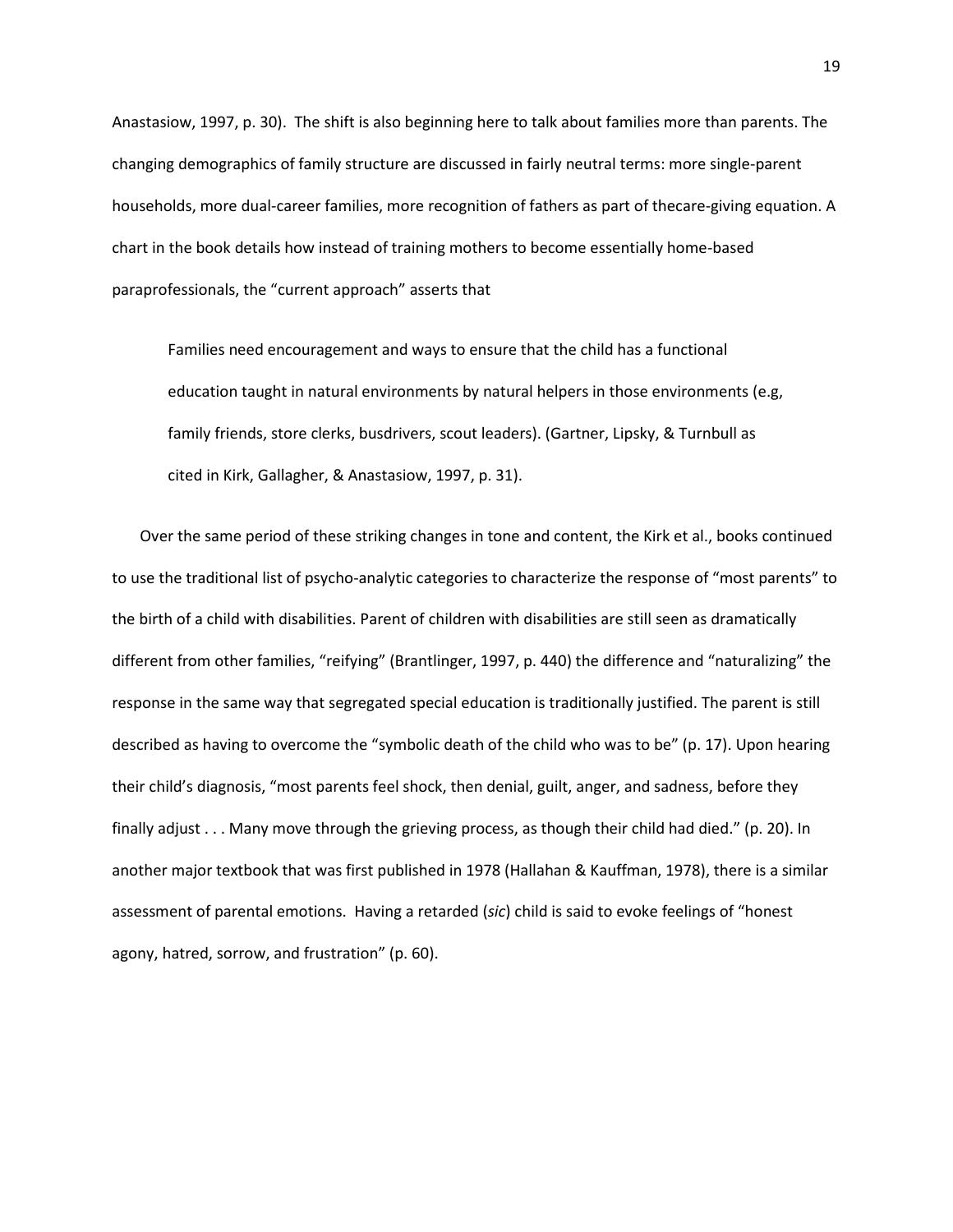We were somewhat surprised with the relatively small amount of what we would clearly identify as "rights-based" language in the discussion of families in the more recent textbooks. The textbooks published in the late 1970s showed an understandable emphasis in this area. However, in textbooks from the last 5 years, we found very little about legal process laying out the requirements for parent involvement. Instead, we found most of the conversation in recent texts using language and concepts that we associate with the "educational benefits" approach. The Heward text (2009) provides a typical example of this:

Extensive evidence shows that the effectiveness of educational programs for children with disabilities is increased when parents and families are actively involved . . . . At the very least, teachers and students benefit when parents provide information about their children's use of specific skills outside the classroom. But parents can do much more than just report on behavior change. They can provide extra skill practice and teach their children new skills in the home and community. When parents are involved in identifying what skills their children need to learn . . . the hard work expended by teachers is more likely to produce outcomes with real significance in the lives of children and their families. (Heward, 2009, p. 92)

Heward does go on to spend several paragraphs on the "mandating parent and family involvement" steps that Congress placed in the earliest version of IDEA (rights-based). However, the overall tone of the book is that teachers and schools should encourage parents to be involved in because it produces improved outcomes for children.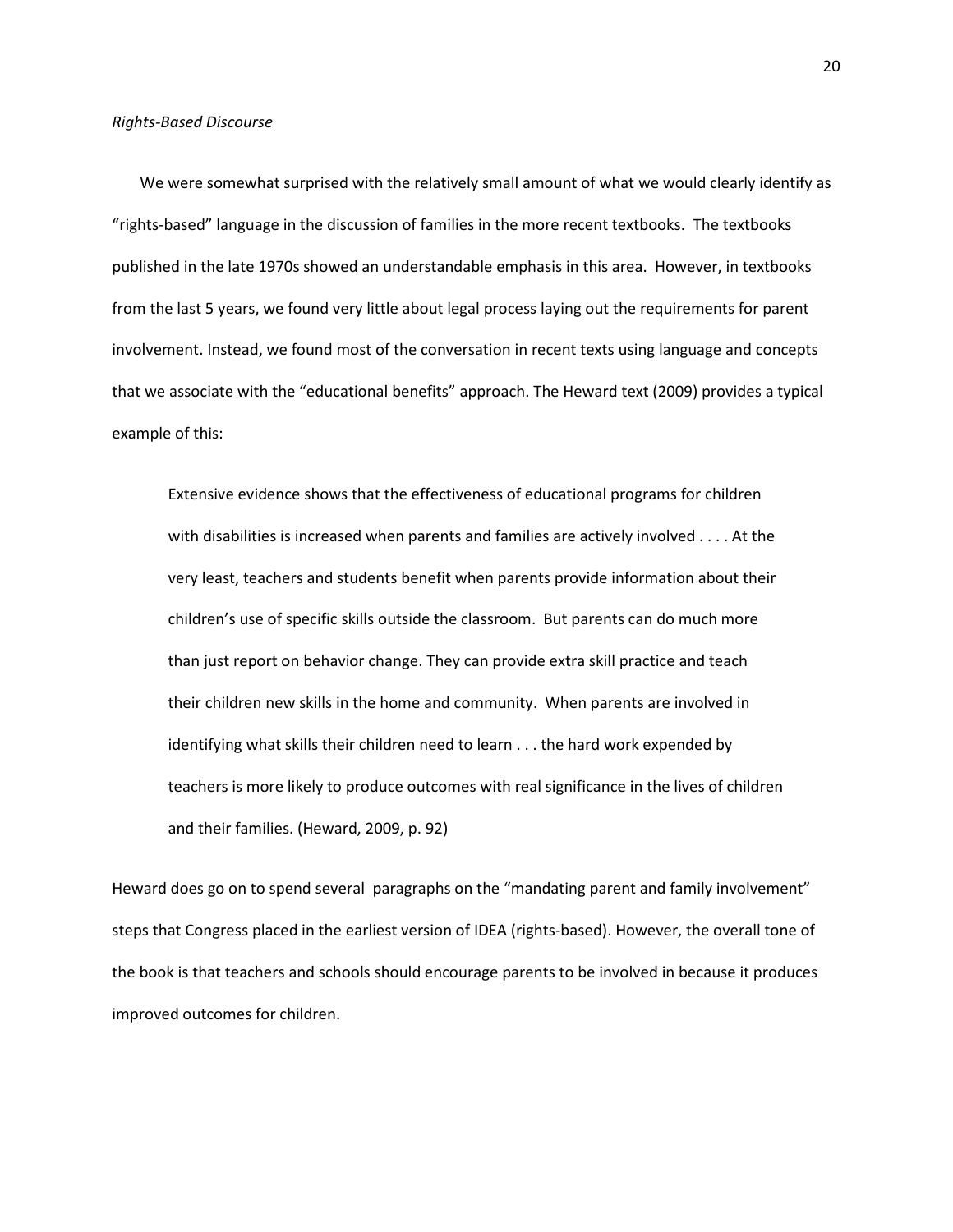Another example of this approach can be found in the recent text by Rosenberg, Westling, and McLeskey (2011). While the book breaks the pattern of most recent texts and does not include a selfcontained chapter on families, it does have short discussions of specific issues that may arise in family/school interactions. The discussions emphasize the cost-benefit calculation that many schools implicitly employ when considering family involvement: how should teachers respond to families that "want more than you can offer" (p. 394)? The recommendation in such situations is to evaluate and respond cautiously after adding up costs and benefits. When parents request something that is "uncalled for":

It is always important to listen and support them in their quest to find what is best. You can do this without committing yourself, and then you can learn more about what it is they want. When you have attained a level of knowledge about what they are asking for, then you can have an honest conversation with them about its merits and limitations. (Rosenberg, Westling, & McLeskey, 2011, p. 395)

## *Social Relations/Social Justice Discourse*

With the most recent books, the signs of progress are easily found. The portraits of families drawn by recent introductory text books in special education are generally much more focused on ways to increase and improve family involvement in schools. The most recent edition of one such popular text (Turnbull, Turnbull, & Wehmeyer, 2010) draws a picture of parents of children with disabilities as more like than unlike parents of children in general education.

Like the parents of children who are developing typically, parents of children who have various exceptionalities face challenges of family life: job changes and loss, the deaths of family members, financial problems, physical or mental illnesses, substance abuse,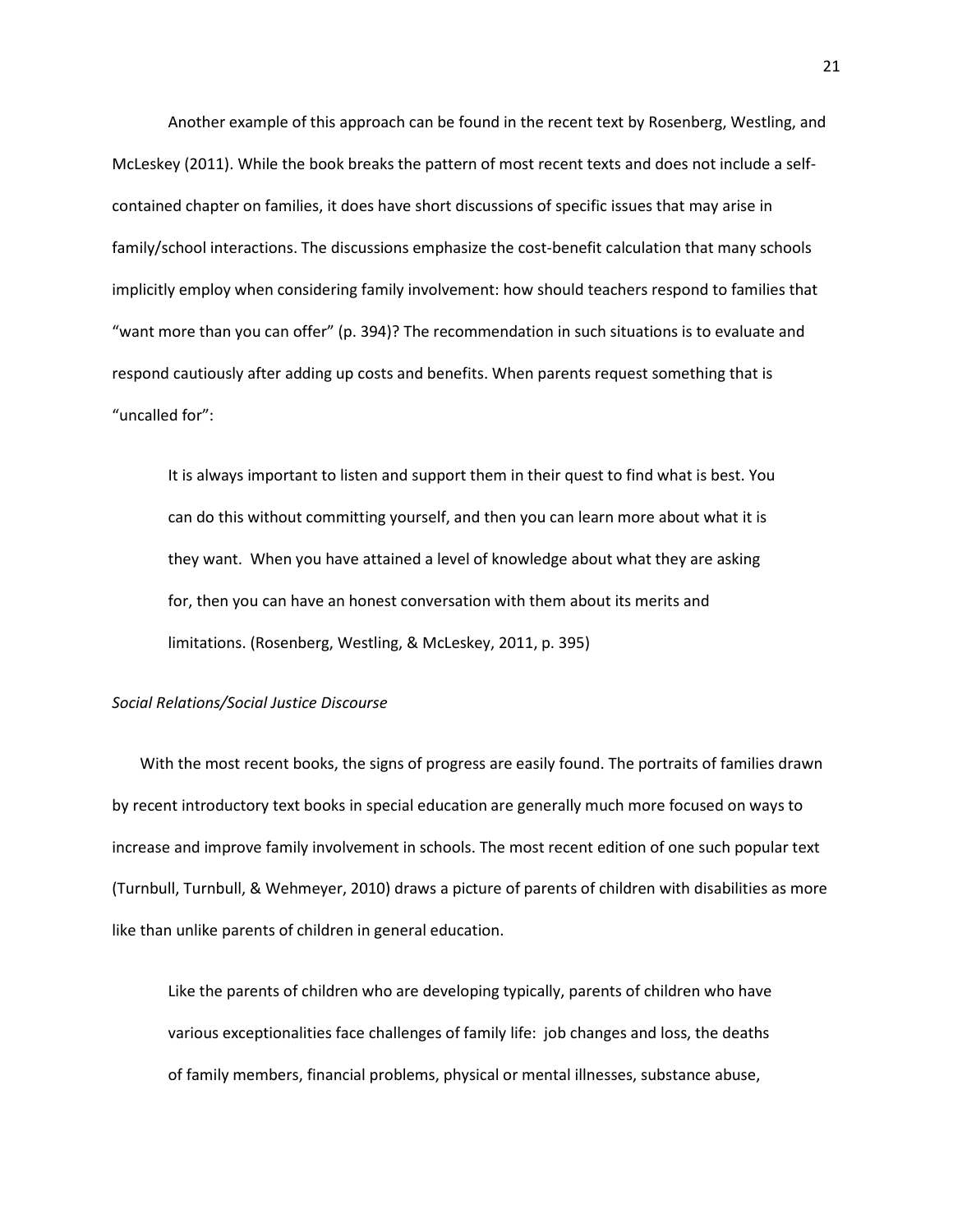child abuse or community violence, and uncertainty about the future. They also experience many of the joys of life: graduations, job promotions, vacations, birthday parties, weddings, and births. (p. 101)

In a perfect example of what we label a "positive" version of the educational benefits approach, recent books tend to identify families as a resource to be supported and shared rather than a problem to be avoided or controlled. Speaking directly to its audience of future special educators, the authors go on to conclude that, "Whether required by federal or state policy or not, it is sound educational practice to form partnerships with the families of all your students" (Turnbull, Turnbull, & Wehmeyer, 2010, p. 103).

However, even in the most recent texts, there is still only cautious and incomplete use of what we would label as a social justice approach. The work of Beth Harry, Maya Kalyanpur and a few others is now commonly cited in textbook discussions of issues such as disproportionality and class bias in schools. However, we found little if any discussion of social or cultural capital. Little attention is given to the difference elaborated by researchers such as Annette Lareau between family involvement in schools and family involvement with their children. While a surface acknowledgment of how the social construction of disability can influence family perceptions of how support must be provided, the "cult of expertise" that has long dominated special education culture is still allowed to bolster a deficit model where the keys are accurate assessment and ""evidence-based" intervention. As we have already mentioned, none of the most recent books sampled here navigated away from the categorical approach to disability. As such there is in these books – at their very organizational heart – an implicit endorsement in all of these texts of the status quo in special education.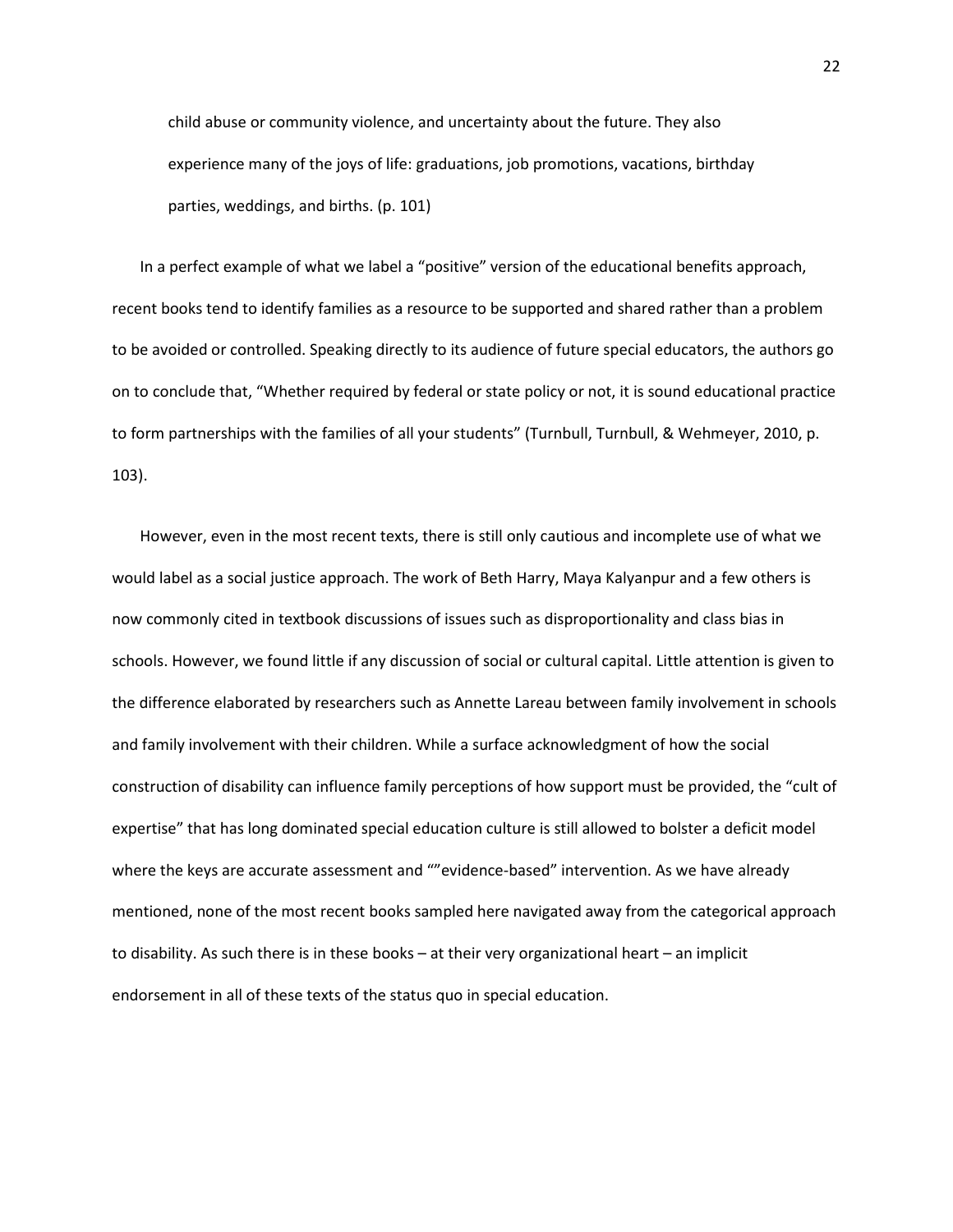#### *Some Further Findings: Disability Variations, Messages and Marginalization*

Brantlinger was an early and persistent advocate of listening to the voice of the marginalized and devalued in society (Brantlinger, 1993; 2003; Brantlinger, Klein, & Guskin, 1994). Her book length ethnographies provided that balance of personal detail and narrative voice along side her interpretive insight and theoretical summary. In that sense, one could argue that the vignettes and personal stories offered in the call-out sections common to more recent textbooks, is a genuine attempt to provide a more direct and personal voice of the student and the family.

However, we think that Brantlinger herself would note the mixed ideological messages that trouble us about this stylistic development. The very use of call-outs to provide information about families raises a positionality issue. Boxing off stories of the experiences of families and persons with disabilities positions them as less objective and – more personal and less important than the information in the text in the same way that students are too often boxed off in school either in separate environments or in separated spaces in typical classrooms. Still for many of these future educators reading these textbooks, this subtle message as well as the content of the call out is as much as they will be offered or learn about the experiences of families and their role in schools and they most often depict the themes presented in the text.

Similarly, the content included in the call-outs while it has changed over the years, has not shifted dramatically. In our sample, the earliest texts using call-outs date from 1997 (Kirk, Gallagher & Anastasiow) and while not framing the having of a child with disability as a "family disaster," there is a lot of discussion and messages about family stress and how unprepared families are to parent a child with disabilities. In many of the call outs that focus on strategies for teachers, but that also mention families, there is a strong message that it is the role of school professionals to teach families to parent differently and the role of family members to listen to the expert advice of school professionals. With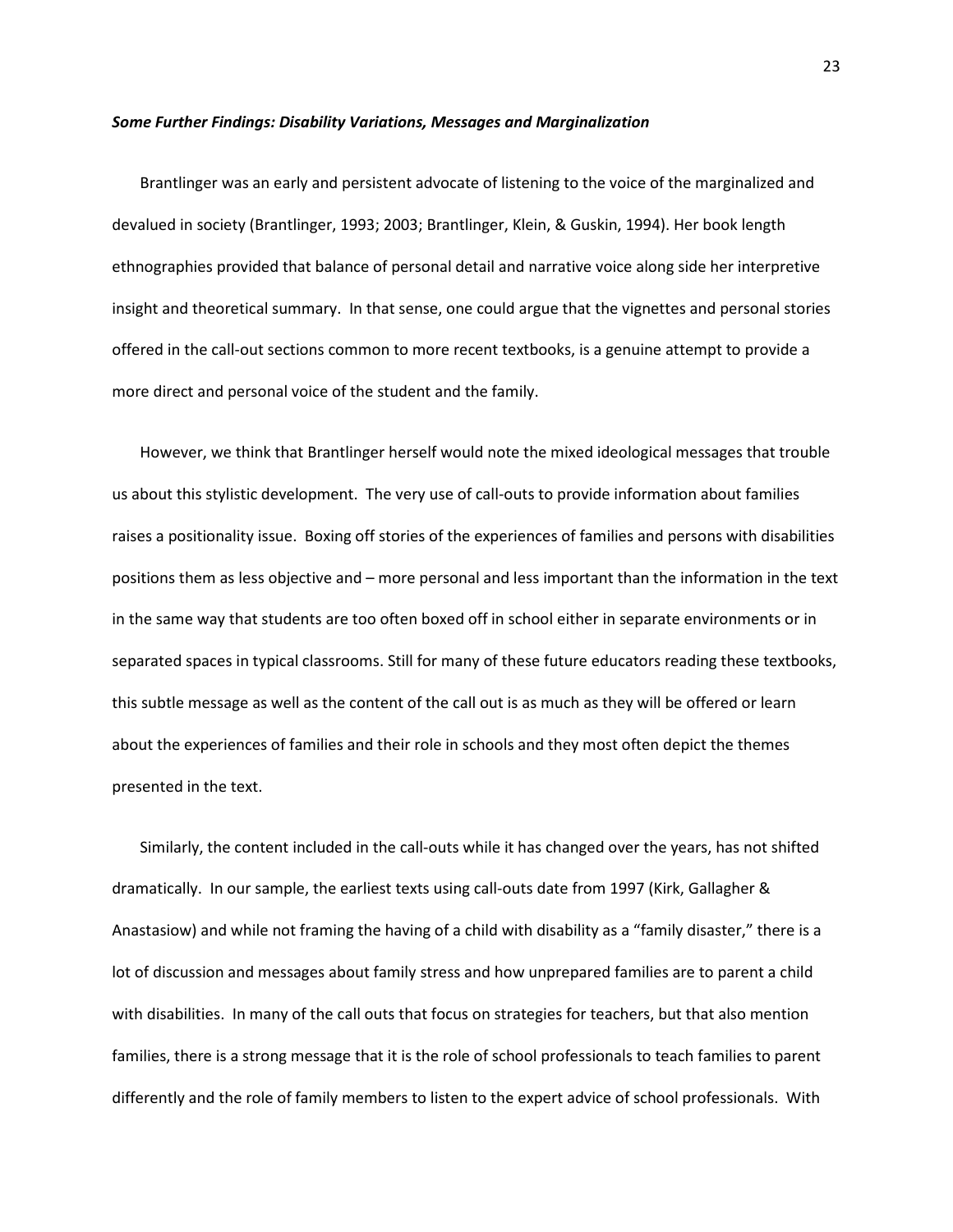regard to emotional and behavioral disorders, there is a strong message that poverty, family violence, drug use, and parental psychological disorders are responsible for the child's behavior. Even by 2012 (Kirk, Gallagher, Coleman & Anastasiow) not much changes. There is more emphasis on family systems and different kinds of families, but the emphasis on family stress remains and the grief/mourning motif about the loss the disabled child represents continues to be emphasized even when trying to describe how families cope and adjust. The allegorical story (Kingsley, 1987) of flying to Italy only to land in Holland gets repeated in several of even the more current texts. The "loss that will never, never go away because of the lost dreams" and that somehow the new life in Holland is "less" than the planned life and is only partly mitigated by the positive notions that one learns to appreciate and even love Holland, and presumably, the new child with a disability.

In some accounts, mothers are depicted as heroines. In other accounts, professionals are said to play the role of "bridging the gap" between family beliefs and preferences and what experts know is "best" for the child. There are also noticeable exceptions to these patterns. In Heward (2009), for example, there is a shift to emphasize partnerships and diminish the persistent power differential that often exists between school professionals and family members.

The Hallahan, et al. (2003, 2012) texts present a unique emphasis on special education as essential – it is intensive, relentless and specific and without this approach many children would be lost to their disabilities. There is also a strong anti-inclusion message including the call out that lists 5 reasons parents offer for including their child in general education and 10 reasons parents list against such placements. This orientation is played out even in the stories about families such as Nolan, who has Down Syndrome and gets "intensive, relentless, and specific" early intervention services and in elementary school can spend only half his day in a third grade class and the rest in pull out for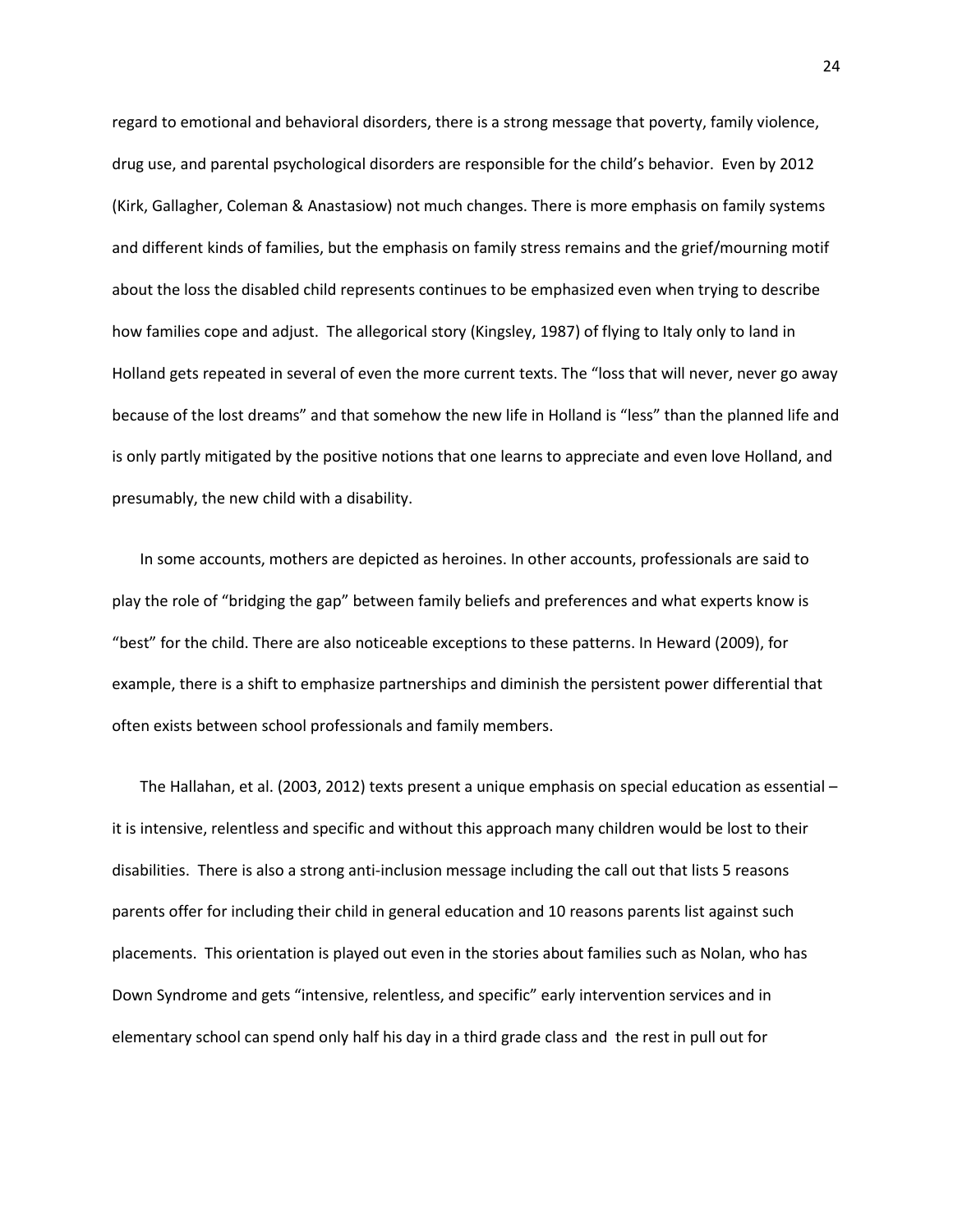"intensive" instruction coordinated through "relentless collaboration among educators and Nolan's parents.

The most recent texts (e.g., Rosenburg, Westling, & McLeskey, 2011 and Turnbull, Turnbull & Wehmeyer, 2010) do reveal some more progressive depictions. Certainly there is more diversity in visual images and narratives which cover a range of situations: single parent families, families that distrust schools because of their own experiences, parents using due process to obtain adequate services, effective partnerships that benefit student learning, and so on. These more recent texts also tend to have more first person narratives from both families and youth with disabilities rather than presenting information about families and people with disabilities in a third person voice.

## *A Concluding Summary*

It would be surprising if no substantive changes were found between works published in the 1960s and 70s and works published in the last decade. In many cases, the changes we found have little to do with disability as such. For example, the cultural diversity of families was dealt with poorly or not at all in the early books, with issues of economic class and racial difference often troublingly conflated. For the most part, the traditional nuclear family -- both birth parents living together with children in school, father working, mother at home -- was at least implicitly assumed as the norm. Many of the recent textbooks acknowledged the diversity of family structure and composition. Indeed, as one recent textbook put it, the definition of what counts as a "family" should include any group of two or more people who both "regard themselves" as a family, and "carry out the functions" typically performed by families (Turnbull, Turnbull, & Wehmeyer, 2010, p. 100).

In many ways, we believe that the discussion of families in these textbooks has moved forward more quickly than we had anticipated, given the market forces that govern textbook publishing. Our impression is that the discussion of families in these textbooks has evolved more quickly than the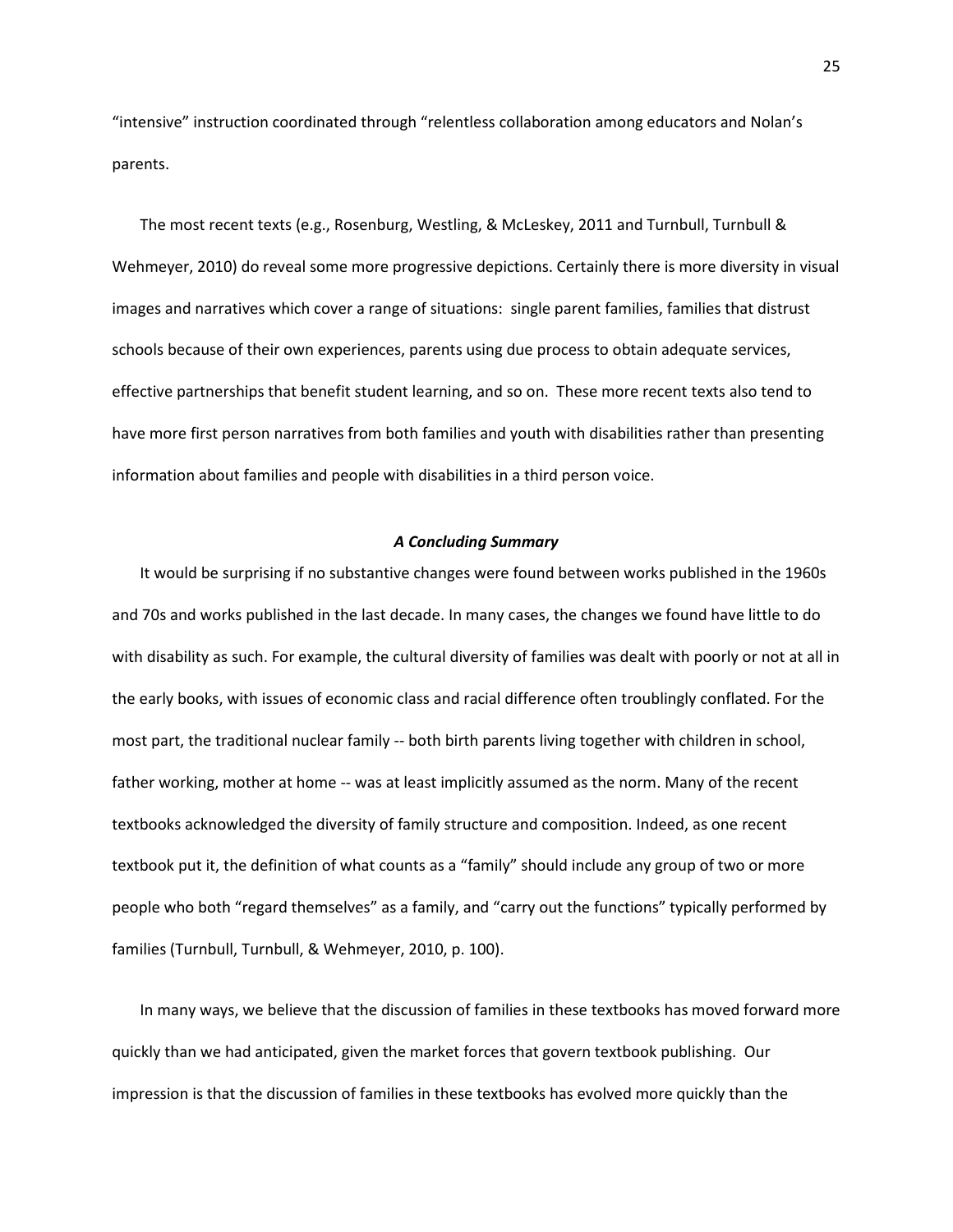discussion of disability in general. There is a lot of language to point to that seems to recognize the systemic inequities faced by families who differ from the dominant discourse of our schools. The conversation about families in these texts has seemingly learned more from general education about the importance of cultural diversity and social capital than it has from disability studies about the complicated interpretation of stigma and oppression. If the portraits of families drawn by the "big glossies" have become more lifelike and multi-layered on the one hand, they remain frustratingly incomplete on the other.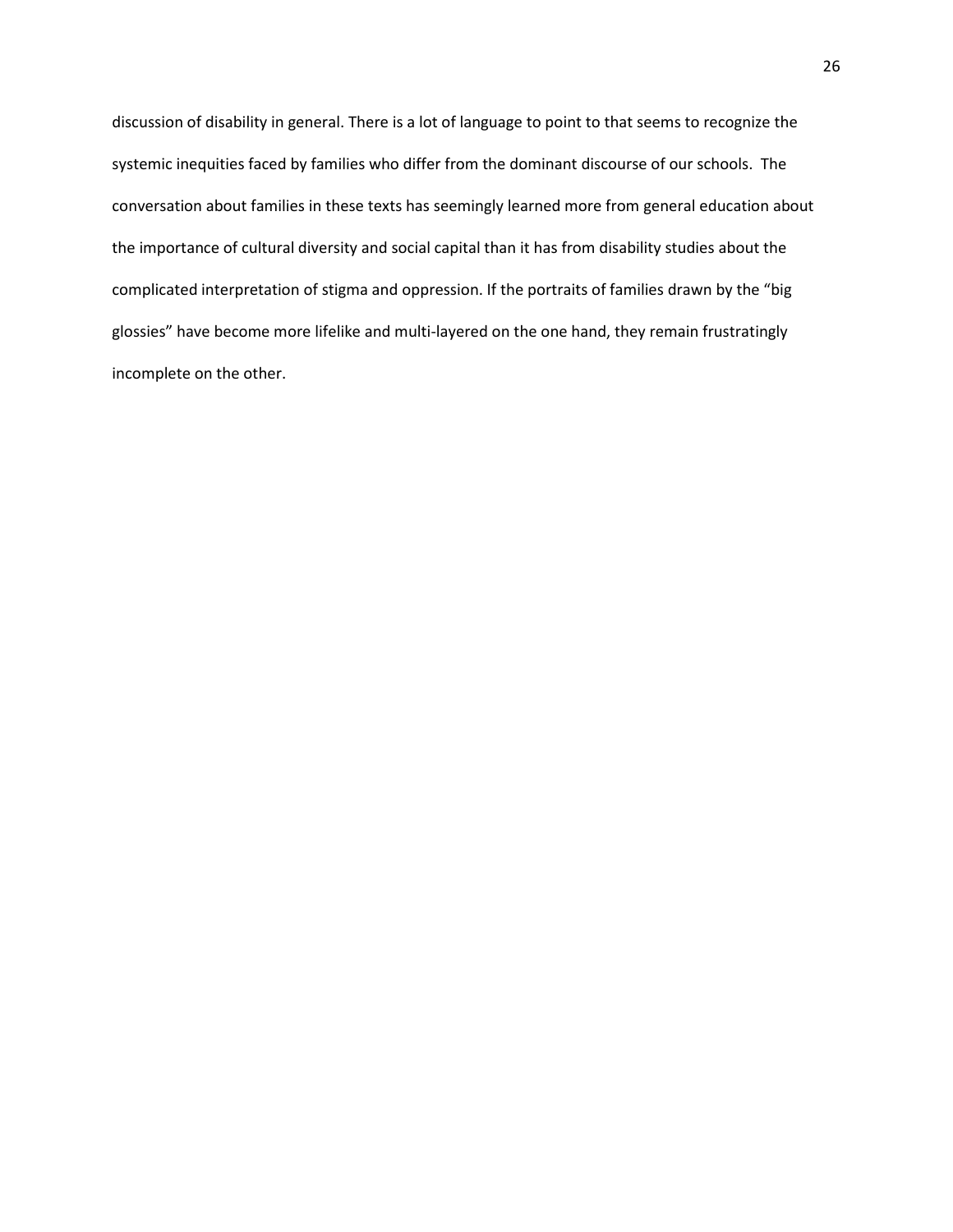#### **Reference***s*

- Apple, M. W. (1989). *Teachers and texts: A political economy of class and gender relations in education.*  New York: Routledge.
- Apple, M. W. & Christian-Smith, L. K. (Eds.)(1991). *The politics of the textbook.* New York: Routledge.
- Bogdan, R. C., & Biklen, S. K. (2007). *Qualitative research for education: An introduction to theories and methods* (5<sup>th</sup> Ed.). Boston: Allyn and Bacon.
- Brantlinger, E. (1997). Using ideology: Cases of nonrecognition of the politics of research and practice in special education. *Review of Educational Research, 67,* 425-459.
- Brantlinger, E. (2003). *Dividing classes: How the middle class negotiates and rationalizes school advantage.* New York: Routledge.
- Brantlinger, E. (2006). The big glossies: How textbooks structure (special) education. In E. Brantlinger (Ed.), *Who benefits from special education: Remediating [fixing] other people's children*  (pp. 45-75). Mahwah, NJ: Lawrence Erlbaum.
- Brantlinger, E. A., Klein, S. M., & Guskin, S. L. (1994). *Fighting for Darla: Challenges for family care and professional responsibility.* New York: Teachers College Press.
- \*Chinn, P. C., Drew, C. J., & Logan, D. R. (1975). *Mental retardation: A life cycle approach.* St. Louis, MO: C. V. Mosby.
- \*Drew, C. J., Hardman, M. L., & Logan, D. R. (1996). *Intellectual disabilities across the life span* (9th ed.). Englewood Cliffs, NJ: Merrill-Prentice Hall.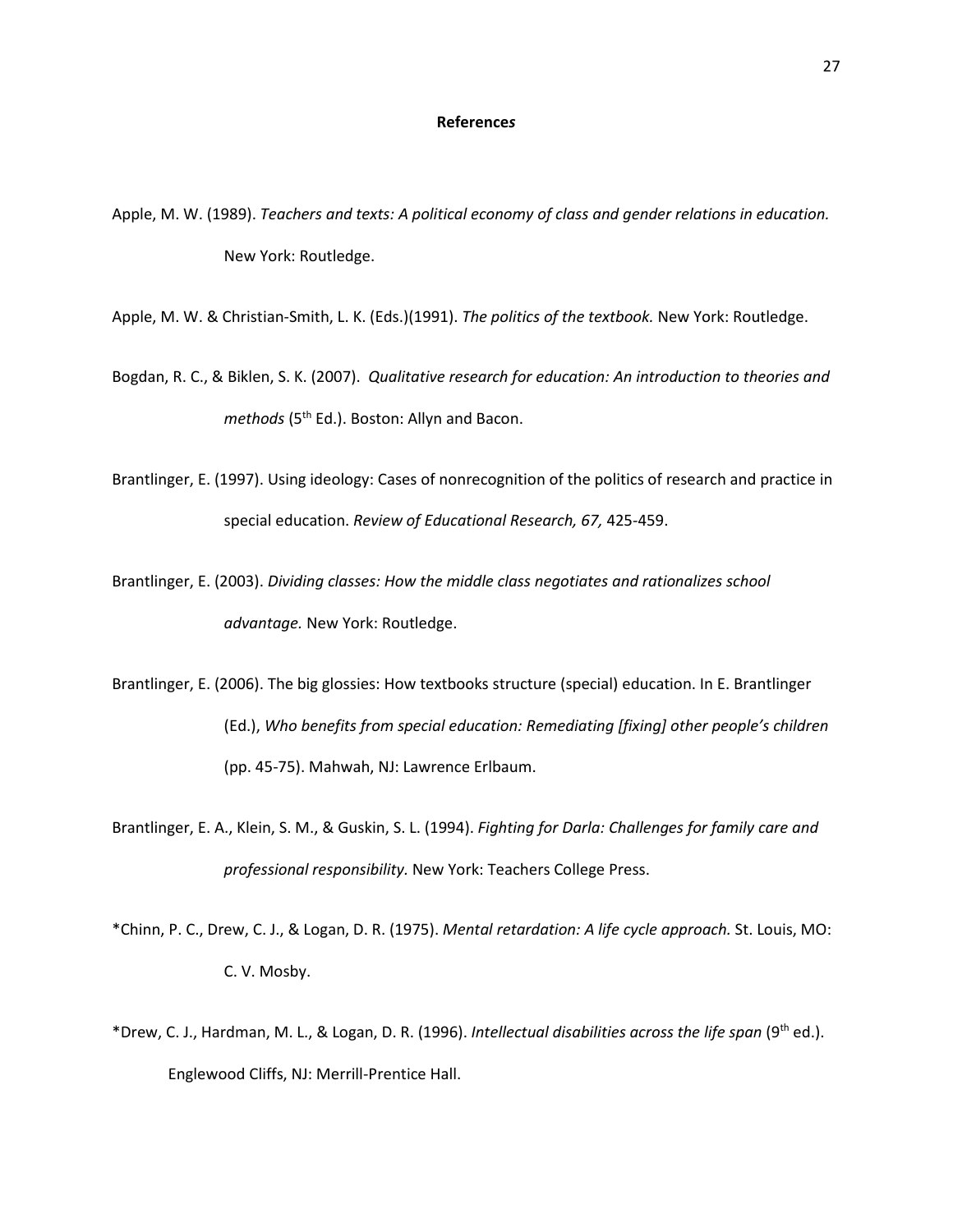- Ferguson, C., Ramos, M., Rudo, Z., & Wood., L. (2008). *The school-family connection: Looking at the larger picture: A review of current literature.* Austin, TX: Southwest Educational Development Lab. Retrieved from www.sedl.org/connections/resources/sfclitrev.pdf
- Ferguson, D. L., & Galindo, R. (2008). Improving family/school linkages through inquiry and action: Reports from sixteen schools in two states. *New Hampshire of Education, XI*, 66 – 75.
- Ferguson, D. L., & Ferguson, P. M. (2010, May). *Family planning: Using a social justice approach to improving family/school linkages.* Paper presented at the annual conference of the American Educational Research Association, Denver, CO.
- Ferguson, D.L., & Galindo, R. (2008). Improving family/school linkages through inquiry and action: Reports from 16 schools in two states. *The New Hampshire Journal of Education,* 11, 66-75.
- Ferguson, P. M. (2008). The doubting dance: Contributions to a history of parent/professional interactions in early 20th century America. *Research and Practice for Persons with Severe Disabilities, 33,* 48- 58.
- Ferguson, P. M., & Ferguson, D. L. (2006). Finding the "proper attitude": The potential of disability studies to reframe family/school linkages. In S. Danforth & S. L. Gabel (Eds.), *Vital questions facing disability studies in education* (pp. 217-235)*.* New York: Peter Lang.
- Ferguson, P. M., Ferguson, D. L., & Taylor, S. J. (1992). Introduction: Interpretivism and disability studies. In P. M. Ferguson, D. L. Ferguson & S. J. Taylor (Eds.), *Interpreting disability: A qualitative reader*  (pp. 1-11). New York: Teachers College Press.
- Ferguson, D.L., Hanreddy, A. & Ferguson, P.M. (in press). Finding a voice: Families roles in schools. In L. Florian (Ed.), Handbook on Special Education,  $2^{nd}$  Ed. Thousand Oaks, CA: Sage Publications.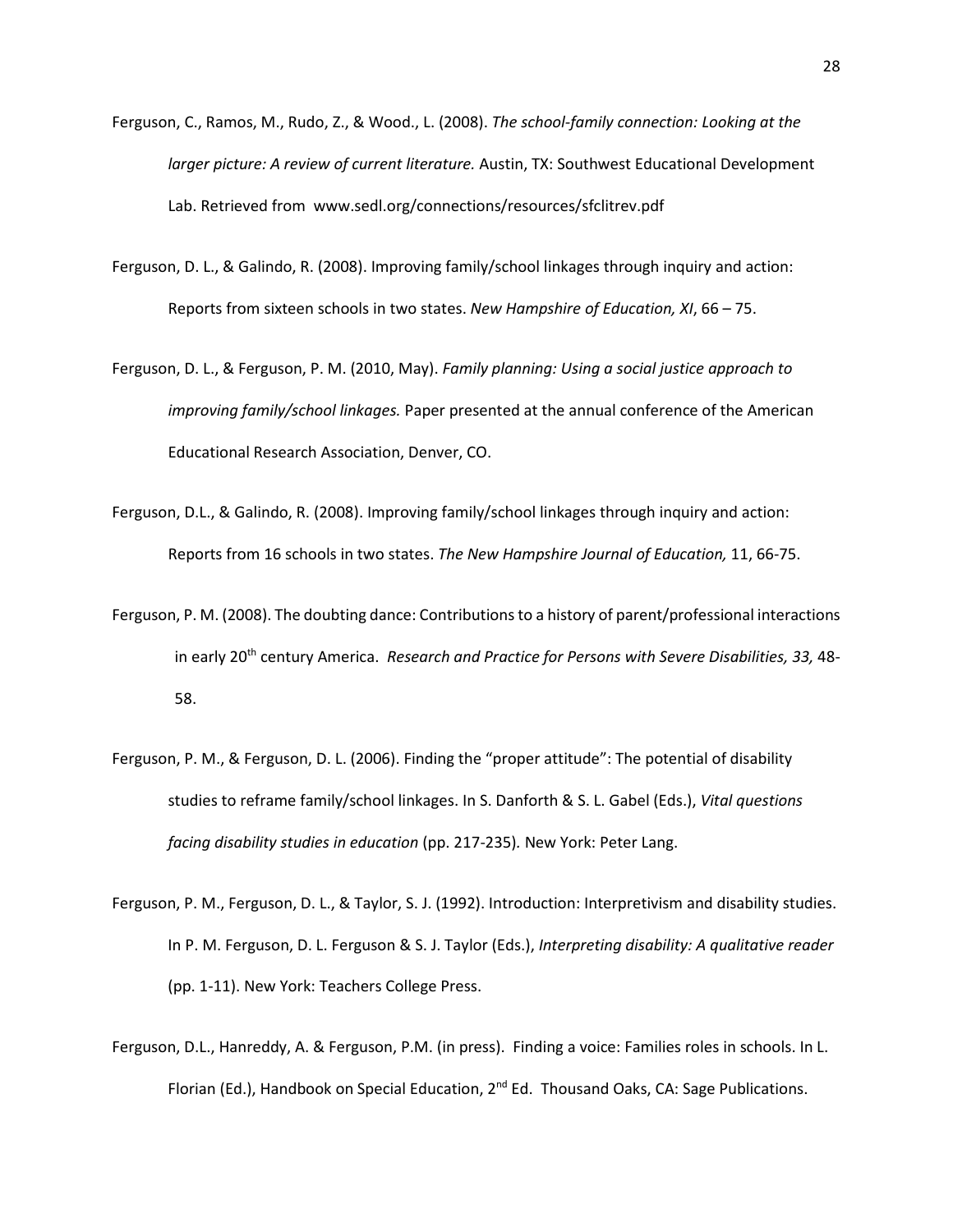- \*Friend, M. (2011). *Special education: Contemporary perspectives for school professionals.* Upper Saddle River, NJ: Pearson
- Gartner, A., Lipsky, D. K., & Turnbull, A. P. (1991). *Supporting families with a child with a disability: An international outlook.* Baltimore, MD: Paul Brookes.
- Gonzalez, N., Moll, L. C., & Amanti, C. (2005). *Funds of knowledge: Theorizing practice in households, communities, and classrooms.* Mahwah, NJ: L. Erlbaum and Associates.
- Hallahan, D. P., & Kauffman, J. M. (1978). *Exceptional children: Introduction to special education.*  Englewood Cliffs, NJ: Prentice-Hall, Inc.
- Harry, B., Kalyanpur, M., & Day, M. (1999). *Building cultural reciprocity with families: Case studies in special education*. Baltimore: Paul H. Brookes Publishing Co.
- Henderson, A. T., & Mapp, K. L. (2002). *A new wave of evidence: The impact of school, family and community connections on student achievement.* Austin, TX: Southwest Educational Development Lab. Retrieved from www.sedl.org/connections/resources/evidence.pdf
- \*Heward, W. L. (2009). *Exceptional children: An introduction to special education* (9th Ed.). Upper Saddle River, NJ: Merrill Pearson
- Kalayanpur, M., Harry, B., & Skrtic, T. (2000). Equity and advocacy expectations of culturally diverse families' participation in special education. *International Journal of Disability, Development and Education, 47*(2), 119-136.
- Kingsley, E. P. (1987). Welcome to Holland. Retrieved fro[m http://www.our](http://www.our-kids.org/Archives/Holland.html)[kids.org/Archives/Holland.html](http://www.our-kids.org/Archives/Holland.html)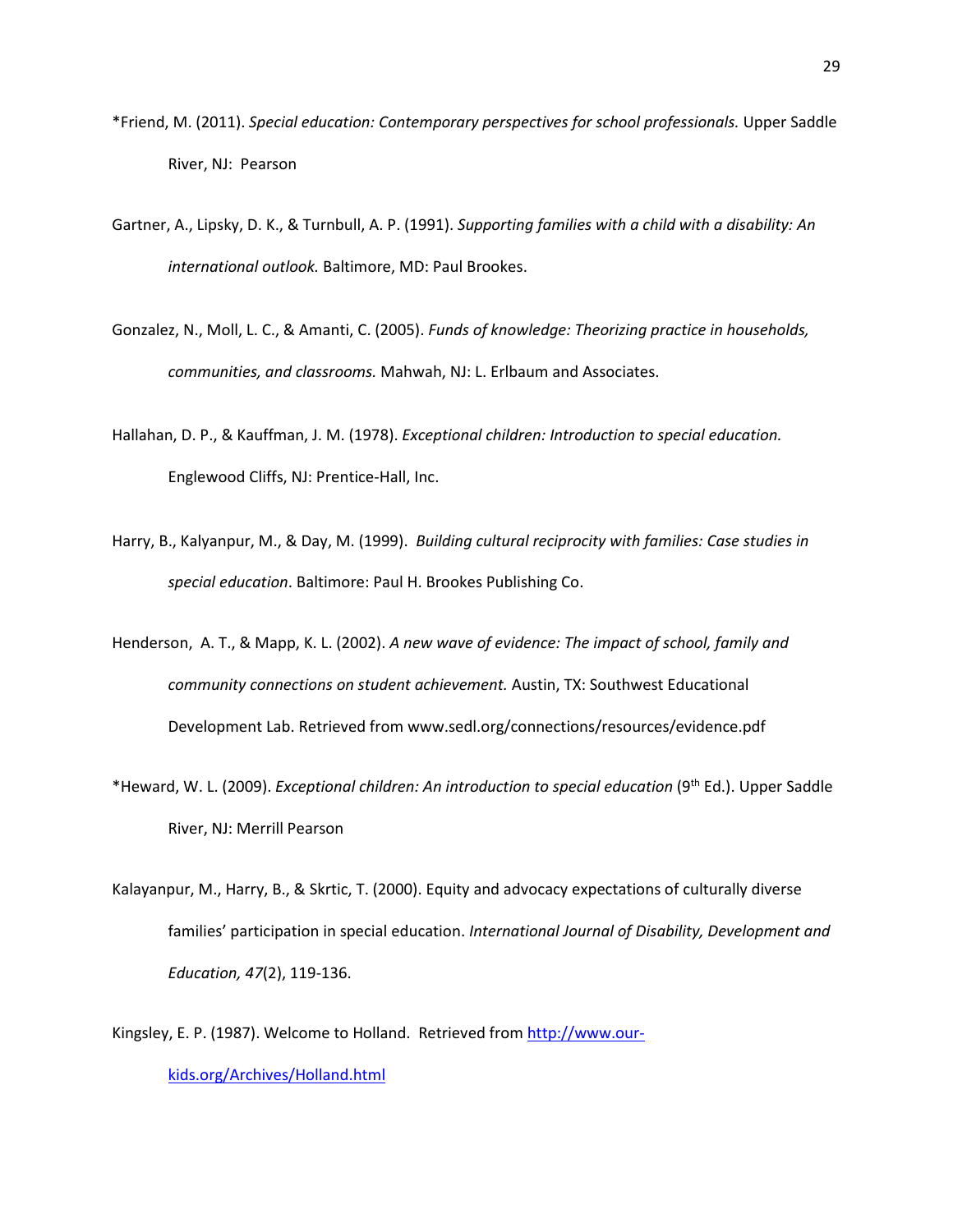\*Kirk, S. A. (1962). *Educating exceptional children.* Boston: Houghton Mifflin.

\*Kirk, S. A. (1972). *Educating exceptional children* (2nd ed.). Boston: Houghton Mifflin.

- \*Kirk, S. A. & Gallagher, J. J. (1979). *Educating exceptional children* (3rd ed.). Boston: Houghton Mifflin.
- \*Kirk, S. A., & Gallagher, J. J. (1989). *Educating exceptional children* (6th ed.). Boston: Houghton Mifflin.
- Kirk, S. A., Gallagher, J. J., & Anastasiow, N. J. (1997). *Educating exceptional children* (8th ed.). Boston: Houghton Mifflin.
- \*Kirk, S. A., Gallagher, J. J., & Coleman, M. R., & Anastasiow, N. J. (2009). *Educating exceptional children*  (12th ed.). Florence, KY: Wadsworth.
- Kohn, A., & Shannon, P. (Eds.) (2003). *Education, Inc.: Turning learning into a business.* Portsmouth, NH: Heinemann.
- Lareau, A. (2005). *Home advantage: Social class and parental intervention in elementary education.*  Mahwah, NJ: L. Erlbaum Associates
- Lightfoot, S. L. (2004). "Some parents just don't care": Decoding the meanings of parental involvement in urban schools. *Urban Education, 39*(1), 91-107.
- Lopez, G. R., Scribner, J. D., & Mahitivanichcha, K. (2001). Redefining parental involvement: Lessons from high-performing migrant-impacted schools. *American Educational Research Journal*, Vol. 38, No.2, 253-288.

Marshall, C. & Rossman, G. B. (2006). *Designing qualitative research* (4th ed.). Thousand Oaks, CA: Sage.

Moll, L. & Greenberg, J. (1990). Creating zones of possibility: Combining social contexts for instruction. In L. Moll (Ed.), *Vygotsky and Education* (pp-319-348). Cambridge: Cambridge University Press**.**